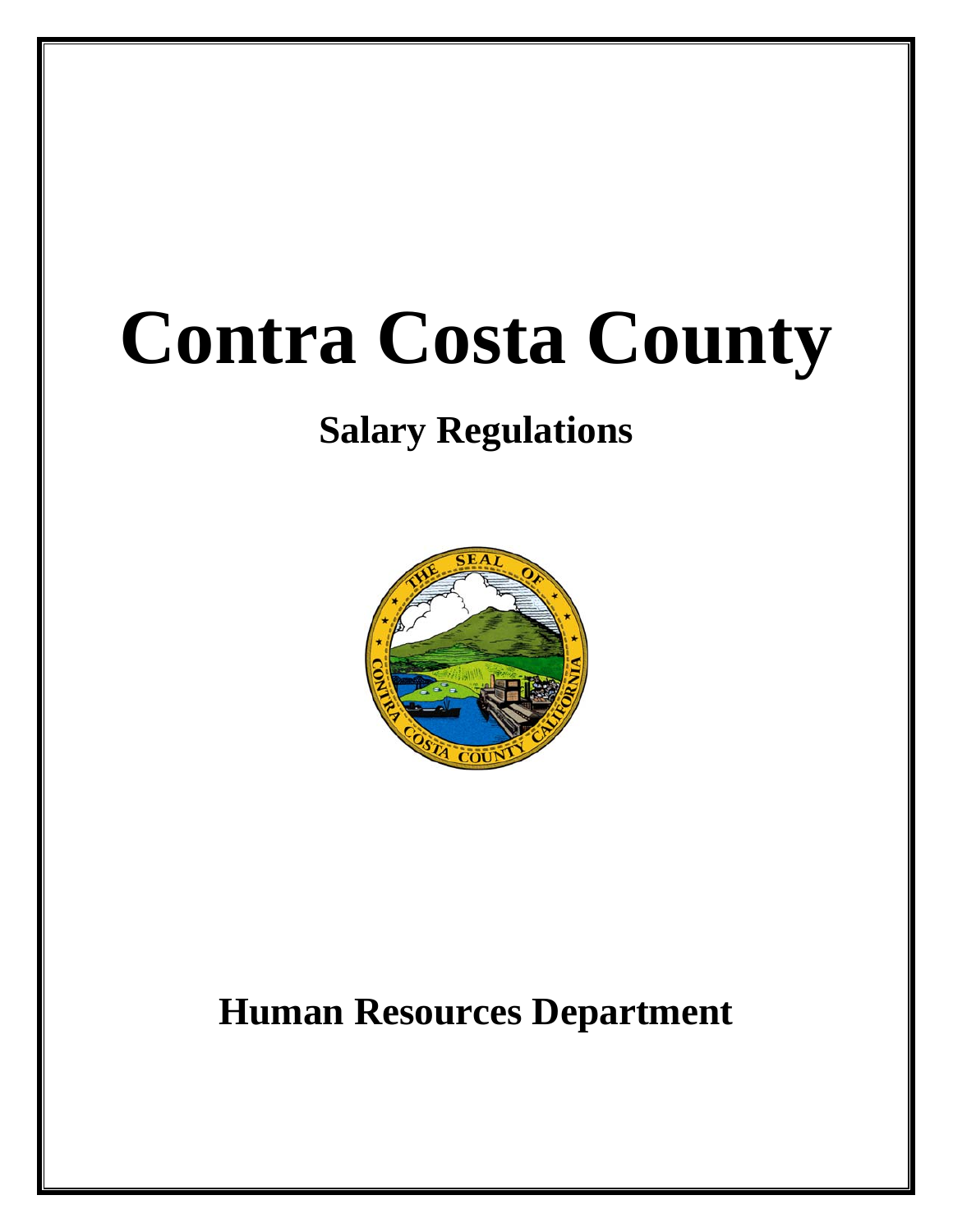# **CONTRA COSTA COUNTY SALARY REGULATIONS**

# **TABLE OF CONTENTS**

- **SECTION 1 COUNTY EMPLOYMENT GENERAL**
- **SECTION 2 SALARY ADMINISTRATION GENERAL REGULATIONS**
- **SECTION 3 SALARY ADMINISTRATION ANNIVERSARY DATES AND INCREMENTS**
- **SECTION 4 SALARY ADMINISTRATION CLASS AND OTHER CHANGES**
- **SECTION 5 SALARY ADMINISTRATION PAY FOR WORK IN A HIGHER CLASSIFICATION**
- **SECTION 6 SALARY ADMINISTRATION PAYMENT**
- **SECTION 7 CONDITIONS OF EMPLOYMENT GENERAL**
- **SECTION 8 CONDITIONS OF EMPLOYMENT HOURS**
- **SECTION 9 CONDITIONS OF EMPLOYMENT VACATION AND SICK LEAVE**
- **SECTION 10 CONDITIONS OF EMPLOYMENT RESTRICTIONS**
- **SECTION 11 CONDITIONS OF EMPLOYMENT DIFFERENTIALS**
- **SECTION 12 CONDITIONS OF EMPLOYMENT OVERTIME**
- **SECTION 13 CONDITIONS OF EMPLOYMENT INSURANCE**
- **SECTION 14 CONDITIONS OF EMPLOYMENT LIVING-IN PROVISIONS**
- **SECTION 15 CONDITIONS OF EMPLOYMENT SPECIAL PROVISIONS**
- **SECTION 16 SERVICE AWARD PROGRAM**
- **SECTION 17 PEACE OFFICER TRAINING**
- **SECTION 18 EXEMPT MEDICAL STAFF SERVICE**
- **SECTION 19 FIXED TERM EMPLOYEES**
- **SECTION 20 DEEP CLASSES**
- **SECTION 21 EXEMPT APPOINTEES' MERIT SYSTEM STATUS RETENTION**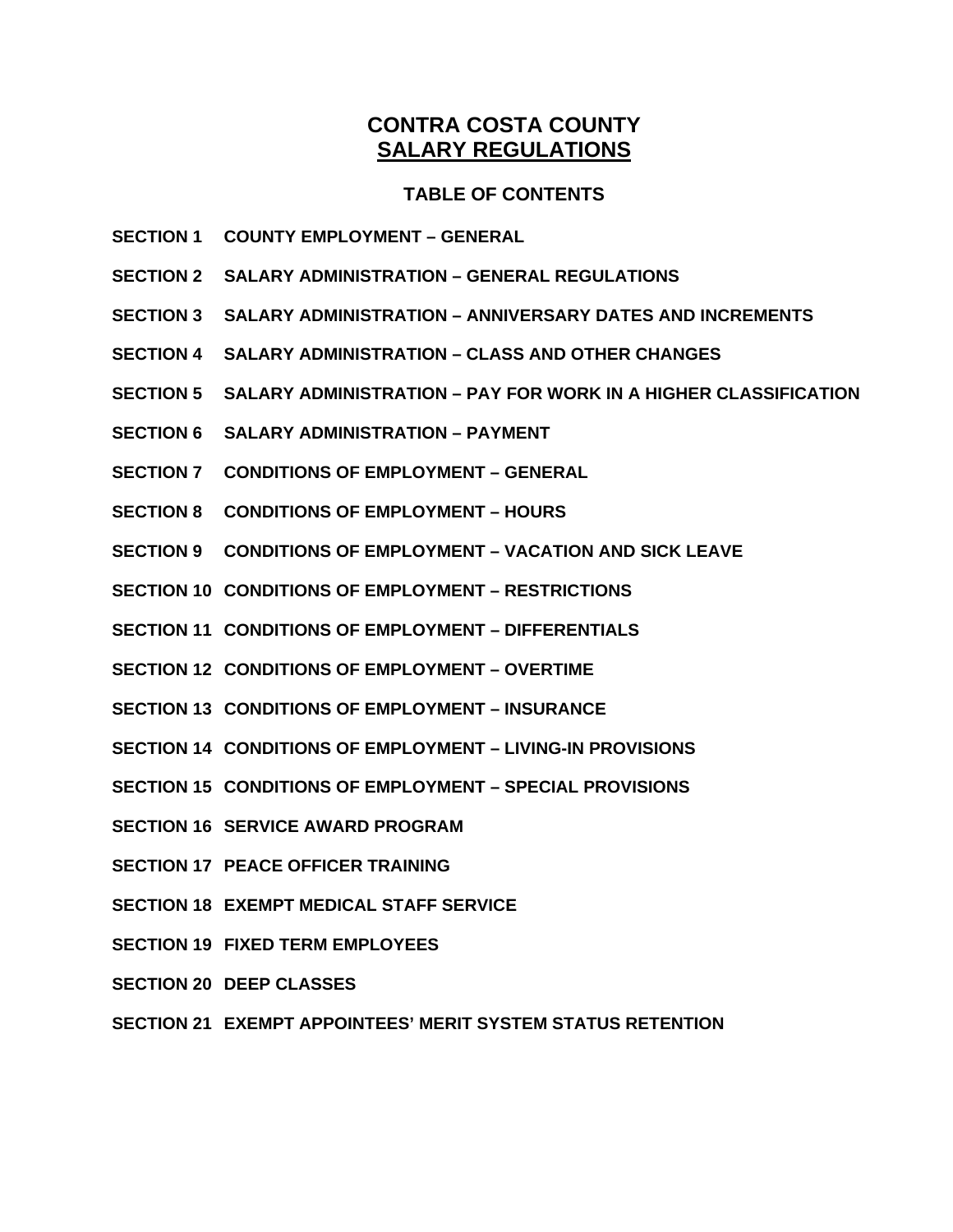# **SALARY REGULATIONS**

#### **SECTION 1**

#### **COUNTY EMPLOYMENT – GENERAL**

**1.1 Application of Resolution:** County officers, deputies, and employees shall be paid, as compensation for all services required of them by law or by virtue of their offices, the salaries and other compensation provided for by this resolution. (Ord. 1493; prior code §2430; Ord. 1285; Res. 81/581; prior Ord. Code §36-2.002)

#### **1.2 Regular County Employees:**

(a) Salaries By Resolution: The compensation of all regular County employees and employees of the Contra Costa County flood control and water conservation district, and employees of the Contra Costa County Fire Protection Districts, except those whose compensation is provided for elsewhere, shall be determined in accordance with such salary schedule(s) and the allocation of classes thereto as are provided by board resolution or by other provisions of this resolution relating to salary administration. (Res. 81/581)

(b) Allocations and Changes: The Board, by resolution, may allocate class titles of employment to ranges or levels of such salary schedule(s) and create and abolish positions under new and existing class titles.

(c) Effective Dates: Action under this section becomes effective on the next day, unless otherwise provided therein. (Ords. 79-94, 79-43 §3, 1493; prior code §2435; Ord. 1285; see also §24- 26.002; prior Ord. Code §36-2.004)

**1.3** Part-time Compensation: A part-time employee shall be paid a monthly salary in the same ratio to the full-time rate to which he would be entitled as a full-time employee, under the provisions of this resolution, as the number of hours per week in his/her part-time work schedule bears to the number of hours in the full-time work schedule of the department. Other benefits to which the employee is entitled under the provisions of this division, shall be assigned on the same pro rata basis. If the number of hours per week in the part-time schedule varies or is indefinite, the appointing authority shall give the Director of Human Resources an estimate, in writing, of the average number of hours per week in the part-time schedule of the employee. If the employment is periodic and irregular, depending on departmental requirements, payment for hours worked shall be made at the hourly rate set forth in Section 1.4, which is the equivalent of the monthly rate to which the employee is entitled under this resolution. (Ord. 1493; prior code §2438; Ord. 1285; Res. 81/581; Res. 81/757; prior Ord. Code §36- 2.006)

**1.4 Temporary Employment:** Persons employed in temporary positions shall be compensated at the hourly rate which is the equivalent of the minimum step of the salary range to which the particular class of position is allocated, except that in cases where the appointing authority has determined that it is not possible to secure qualified persons for temporary employment at the minimum hourly rate, and the appointing authority so certifies in writing to the Director of Human Resources providing the reasons therefor, the Director of Human Resources may then authorize payment at an hourly rate which is equivalent to one of the higher steps of the range to which the particular class is allocated. (Ord.70-43 §2 (part ), 1970; Ord. 68-19 §2, 1968; Ord. 67-41 §2, 1967; Ord. 1739; Ord. 1727; Ord. 1650; prior code §2439; Ord. 1285; prior Ord. Code §36-2.008; Res. 83/1)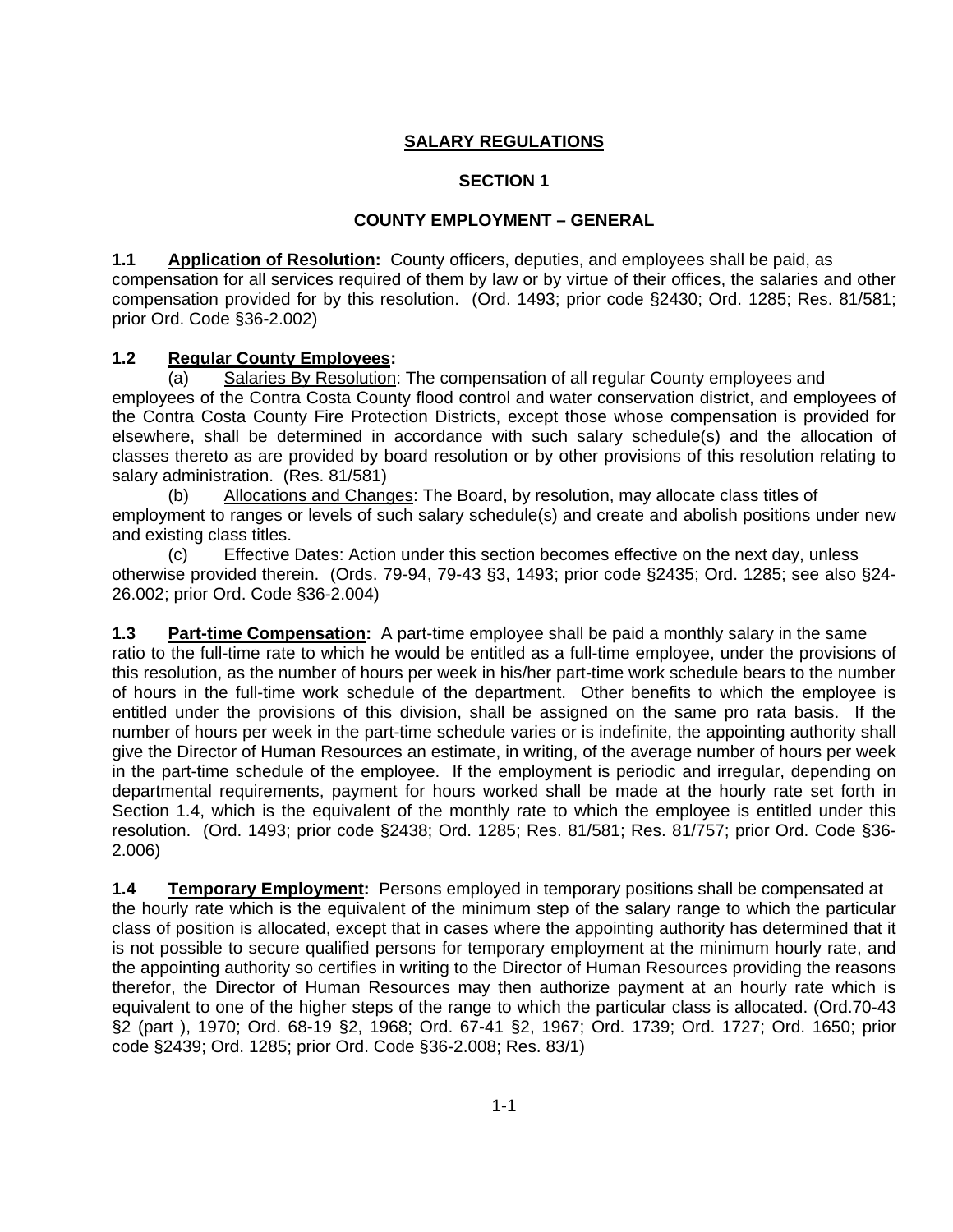Overtime pay at the rate of time and a half shall be payable to such employees for work in excess of eight hours per day and for work in excess of forty hours per week occurring before the commencement of the next succeeding work week. The County Administrator shall promulgate regulations to effectuate this section, consistent with this code and with the rules of the Director of Human Resources. (Ord. 70- 43 §2 (part), 1970; Ord. 68-19 §2, 1968; Ord. 67-41 §2, 1967; Ord. 1739; Ord. 1727; Ord. 1650; prior code §2439; Ord. 1285; prior Ord. Code §36-2.008)

Whenever a temporary position in a skilled trades class is to be filled, the Director of Human Resources may authorize payment to the temporary employee at the prevailing rate for that trade. (Ord. 70-43 §2 (part), 1970; Ord. 68-19 §2, 1968; Ord. 67-41 §2, 1967; Ord. 1739; Ord. 1727; Ord. 1650; prior code §2439; Ord. 1285; prior Ord. Code §36-2.008)

**1.5 Compensation for Portion of Month:** Any employee who works less than any full calendar month, except when on earned vacation or authorized sick leave, shall receive as compensation for his/her services an amount which is in the same ratio to the established monthly rate as the number of days worked is to the actual working days in such employee's normal work schedule for the particular month; but if the employment is intermittent, compensation shall be on an hourly basis. (Ord. 1493; prior code §2440; Ord. 1285; prior Ord. Code §36-2.010)

**1.6 County Administrator's Regulations:** The County Administrator may promulgate regulations to carry out this resolution or any portion thereof; these shall have the force of law. (Ord. 73-101 §1, 1973; prior Ord. Code §36-2.0120)

**1.7 Furlough Days Without Pay:** Subject to the prior written approval of the appointing authority, employees may elect to take furlough days or hours without pay (pre-authorized absence without pay), up to a maximum of 15 calendar days for any one period. Longer pre-authorized absences without pay are considered leaves of absence without pay. Employees who take furlough time shall have their compensation for the portion of the month worked computed in accord with §1.5 of the Salary Regulations. Full time and part time employees who take furlough shall have their vacation and sick leave accruals computed as though they had worked the furlough time. When computing vacation and sick leave credits for employees taking furlough this section supercedes §9.1 and 9.3 of the Salary Regulations regarding computation of vacation and sick leave credits as regards furlough time only. Furlough time (absence without pay with prior authorization of the appointing authority) shall be reported separately from other absences without pay to the Auditor-Controller. (Res. 83/1240 Effective December 20, 1983 and expires June 30, 1984)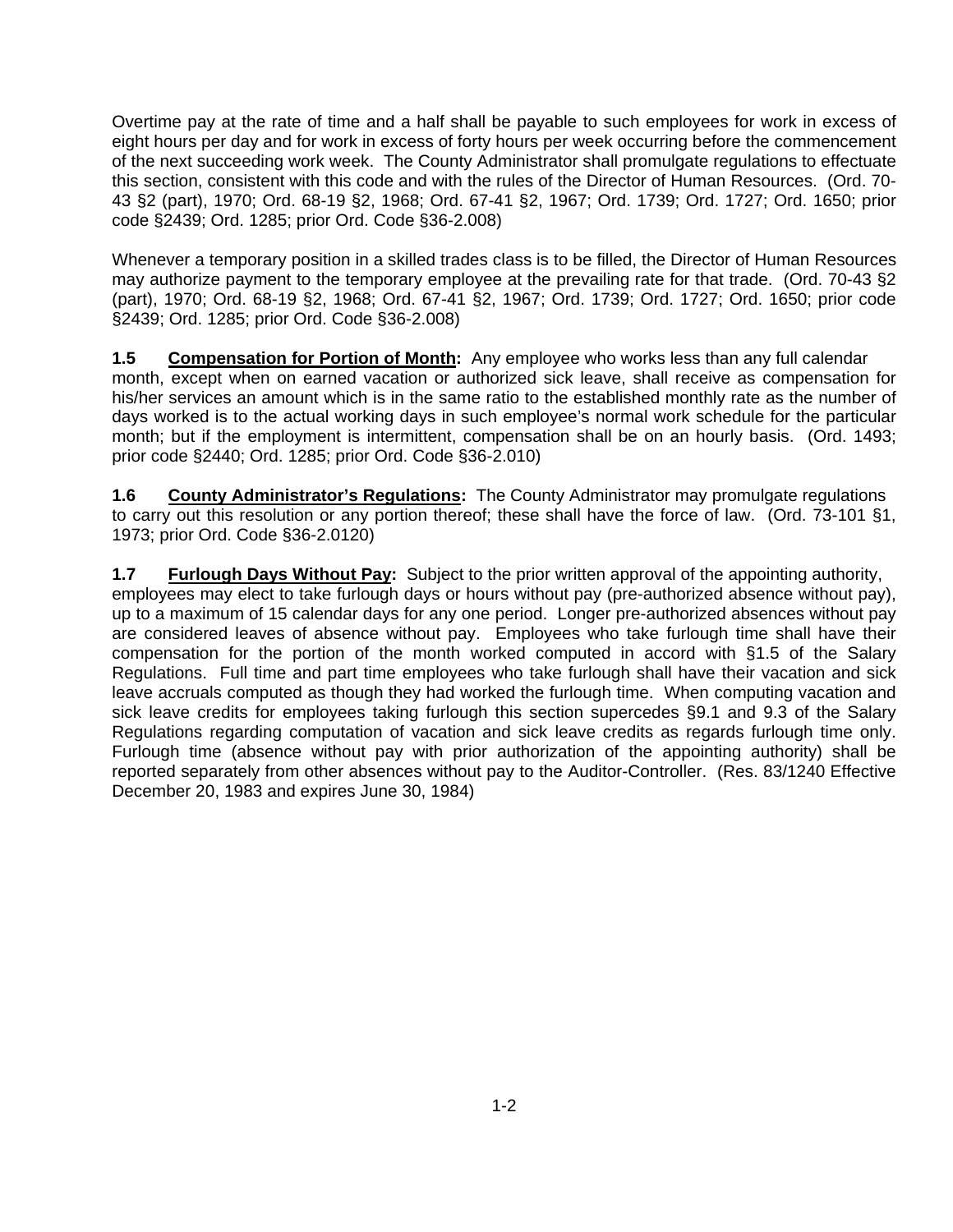#### **SALARY ADMINISTRATION – GENERAL REGULATIONS**

#### **2.1 General Regulations: \*** Except as hereinafter provided or as provided by various

Memorandums of Understanding, new employees shall be appointed at the minimum step of the salary range established for the particular class of position to which the appointment is made; however, new employees in deep classes may be appointed at any step provided for in the implementing deep class resolution. (Res. 83/1)

On the written recommendation of the appointing authority based upon the necessity to provide an appointment above the first step in order to secure the appointment of the person best qualified by virtue of education, experience and other relevant factors, the Director of Human Resources may authorize that a particular non-deep class position be filled at a step above the minimum of the salary range for the class; no employee may be appointed at a step above the top base step allocated for the class. Whenever a position is filled in this manner, unless otherwise provided for, incumbents of positions in the same class earning less than the step in the particular salary range at which the new employee enters, shall not have their step changed as a result of the new appointment. (Res. 81/1284; Res. 81/757; Res. 83/1)

A person appointed from a reemployment or layoff list, with the approval of the Director of Human Resources, may be appointed at the same step of the salary range established for the particular class of position as the step which the employee was receiving at the effective date of resignation or layoff. This action shall not require modification of the salaries of other incumbents of positions in the same class earning less than the step at which the reemployed person enters. (Res. 81/757; Res. 84/445) (Amended 7/31/84)

If a position is transferred from the service of some other governmental jurisdiction to the service of this County, after the position has been allocated to the classification plan by the Director of Human Resources, the incumbent of the position shall be assigned to the step on the salary range established for the class which is equal to, or if not equal to, next above the salary range established for that class; if the transferred employee is already receiving a salary greater than the maximum step of the class to which the position is allocated, he shall continue to receive that salary rate until a step in the range equals or exceeds this rate. When transferred employees are assigned to a salary rate, the salary rates of incumbents of other positions in the same class shall not be affected. (Ord. 69-33 §1, 1969; Ord. 68-11 §1, 1968; Ord. 1945; Ord. 1727; prior code §2442(a); Ord. 1351; Ord. 1285; prior Ord. Code §36-4.202)

**\***For the statutory provisions regarding the method of appointment for County employees, see Gov. C. §25300. See also Const. art XI §1(b) as to the power of the County to provide the method of appointment.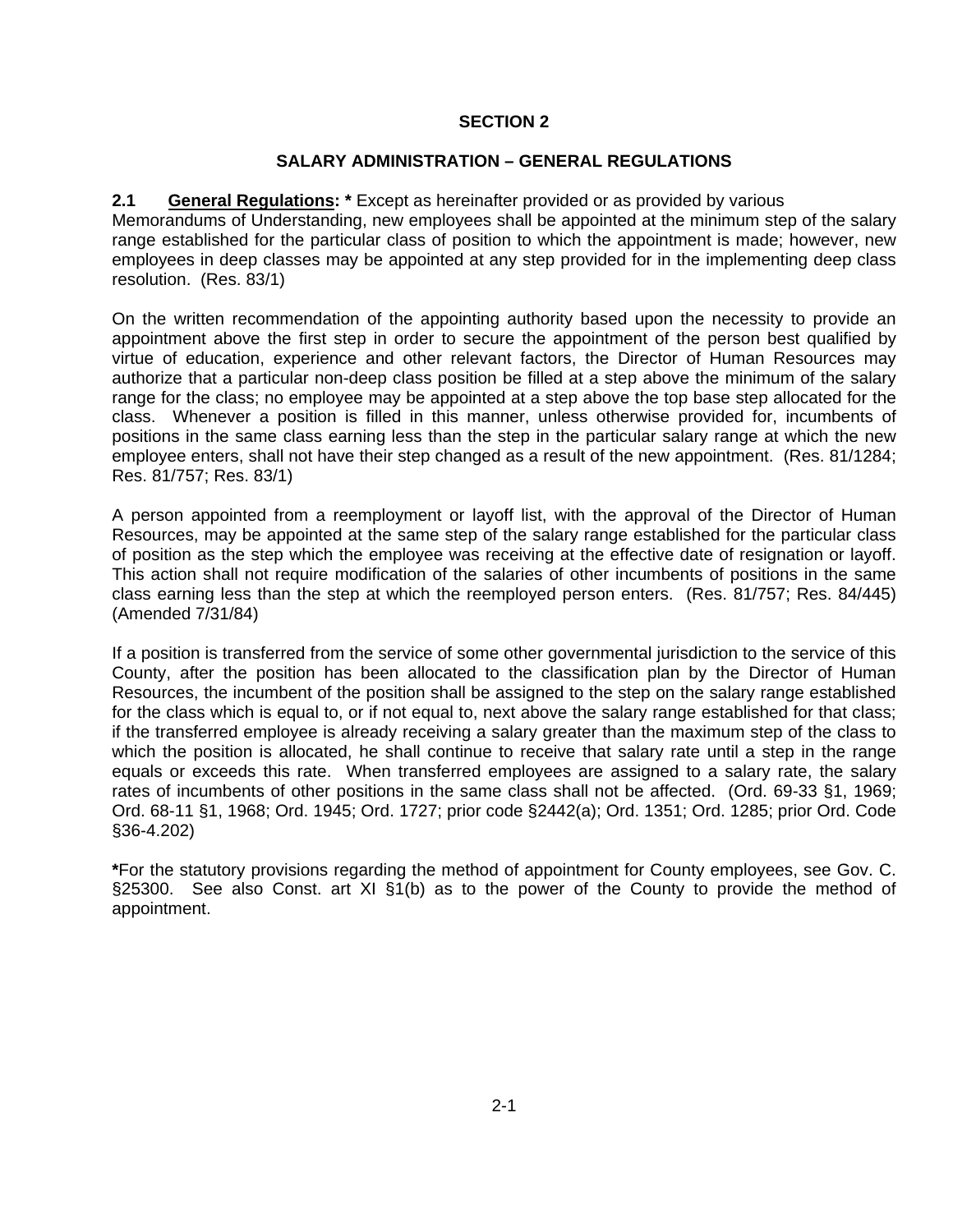# **SALARY ADMINISTRATION – ANNIVERSARY DATES AND INCREMENTS**

# **3.1 Designated:**

(a) Permanent Employees: Each permanent employee has an anniversary date for pay purposes as herein provided.

(b) New Employees:

(1) Six Month Probation - The anniversary of a new employee with a six-month probation period is the first day of the calendar month after the calendar month when he successfully completes his/her probation period; except that, when he began work on the first regularly scheduled workday for his/her position, which was not the first calendar day that month, his/her anniversary is the first day of the calendar month when he successfully completes probation.

(2) Over Six Months Probation -The anniversary of a new employee with a probation period of over six months is the first day of the seventh calendar month after the calendar month when he began work; except that, when he began work on the first regularly scheduled work day for his/her position which was not the first calendar day that month, his/her anniversary is the first day of the sixth calendar month after the calendar month when he began work.

(c) Promotions: The anniversary of a promoted employee is determined as for a new employee in (b) above, depending on whether the new position's probation period is six months or more.

(d) Demotions: The anniversary of a demoted employee is the first day of the calendar month after the calendar month when the demotion was effective.

(e) Transfers and Reclassifications: The anniversary of a transferred employee, or one whose position has been reclassified to a class allocated to the same salary range remains unchanged

Reemployment: The anniversary of an employee appointed from a reemployment list to the first step of the applicable salary range, and not required to serve a probation period pursuant to County Personnel Management Regulations, is determined as for a new employee who is appointed the same date, classification and step and, who then successfully completes the required probation period. (Res. 81/1468)

(g) Other Salaries and Transfers: Notwithstanding other provisions of this section, the anniversary of an employee who is appointed from outside the County's classified service at a rate above the minimum salary for class, or who is transferred from another governmental entity to this County's classified service, is one year from the first day of the calendar month after the calendar month when he was appointed or transferred; except that when the appointment or transfer is effective on his/her first regularly scheduled work day of that month, his/her anniversary is one year after the first calendar day of that month. (Ord. 68-34 §1, 1968; Ord. 2009; Ord. 1727; prior code §2442(b); Ord. 1351; Ord. 1285; prior Ord. Code §36-4.402)

 (h) On Reduction in Compensation and on Reinstatement to former Compensation Level after Reduction in Compensation: the anniversary of an employee who is reduced in compensation or who is reinstated to his/her former compensation level after reduction in compensation remains unchanged. (Res. 82/579)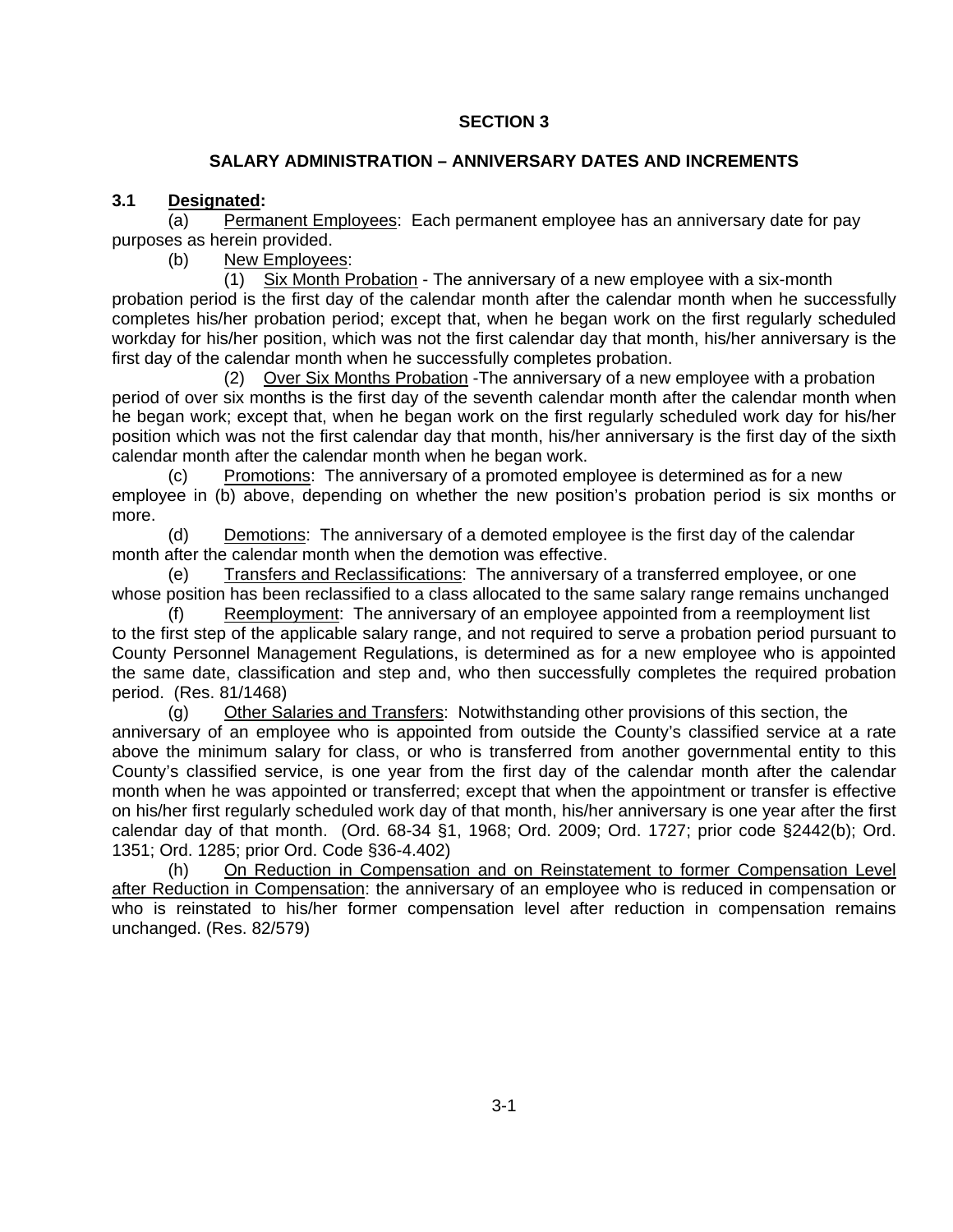**3.2 Increments Within Range:** The salary of each employee, except those with employees already at the maximum salary step of the appropriate salary range, shall be reviewed on the anniversary date as set forth in Section 3.1, to determine whether the salary of the employee shall be advanced to the next higher step in the salary range. Advancement shall be granted only on the affirmative recommendation of the appointing authority, based on the satisfactory performance by the employee. The appointing authority may recommend unconditional denial of the increment or denial subject to review at some specified date before the next anniversary.

The salary of persons who are on leave of absence from their county positions on any anniversary date and who have not been absent from their positions on leave without pay more than six months during their anniversary year preceding the review date shall be reviewed on the anniversary date. Employees on stipendiary educational leave are excluded from the above six-month limitation. Persons on military leave shall receive anniversary increments that may accrue to them during the period of military leave. (Ord. 1727; prior code §2442(c); Ord. 1351; Ord. 1285; prior Ord. Code §36-4.602)

**3.3 Frequency of Increments:** Except as otherwise provided, increments within range shall not be granted more frequently than once a year, nor shall more than one step within-range increment be granted at one time. If an appointing authority recommends denial of the within-range increment on some particular anniversary date, but recommends a special salary review at some date before the next anniversary date as provided for in Section 3.1, the special salary review shall not affect the regular salary review on the next anniversary date. No provision of this chapter shall be construed to make the granting of increments mandatory on the County. (Ord. 1727; prior code §2442(g); Ord. 1351; Ord. 1285; prior Ord. Code §36-4.604)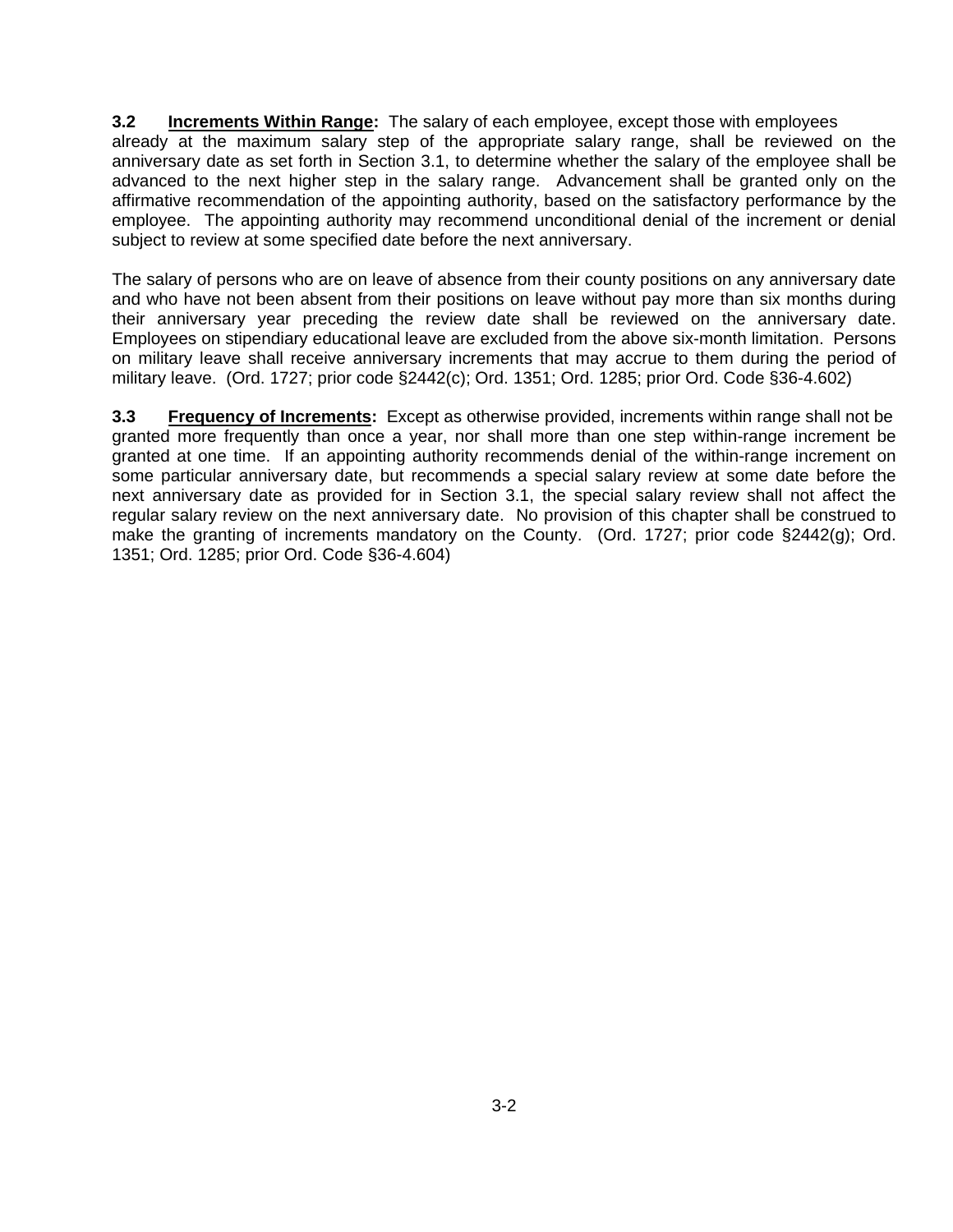# **SALARY ADMINISTRATION – CLASS AND OTHER CHANGES**

**4.1 Salary-On Promotion:** Any employee who is appointed to a position of a class allocated to a higher salary range than the class he previously occupied, shall receive the salary in the new salary range, which is next higher than the rate he was receiving before promotion. In the event this increase is less than five (5) percent, the employee's salary shall be adjusted to the step in the new range which is five (5) percent greater than the next higher step, if the new range permits such adjustment. In the event of the promotion of an employee from the layoff list to the class from which the employee was laid off, the employee shall be appointed at the step the employee had formerly attained in the higher class, unless such step results in an increase of less than five (5) percent; in which case the salary shall be adjusted to the step in the new range which is five (5) percent greater than the next higher step, if the new range permits such adjustment. (Ord. 1727; prior code §2442(d); Ord. 1351; Ord. 1285; prior Ord. Code §36-4.802, Res. 82/852)

**4.2 Salary-On Demotion:** Any employee who is demoted to a position of a class having a salary schedule lower than the class of position from which he was demoted, shall have his/her salary reduced to the monthly salary step in the range for the class of position to which he has been demoted, next lower than the salary he received before demotion. In the event this decrease is less than five (5) percent, the employee's salary shall be adjusted to the step in the new range which is five (5) percent less than the next lower step, if the new range permits such adjustment. Whenever the demotion is the result of layoff, either by abandonment of position or displacement by another employee with greater seniority rights, the salary of the demoted employee shall be that step on the salary range which he would have achieved had he remained continuously in the position to which he has been demoted, all within range increments being granted on the anniversary dates in the demotional class. (Ord. 1727; prior code §2442(e); Ord. 1351; Ord. 1285; prior Ord. Code §36-4.804)

**4.3 Salary-On Voluntary Demotion:** Notwithstanding Section 4.2, whenever any employee voluntarily demotes to a position in a class having a salary schedule lower than that of the class from which he demotes, unless the Board provides otherwise by resolution, his/her salary shall remain the same if the steps in his/her new (demoted) salary range permit, and if not, his/her new salary shall be set at the step next below his/her former salary. (Ord. 77-114 §1; prior Ord. Code §36-4.805)

**4.4 Salary-On Reduction In Compensation:** The appointing authority may reduce the compensation of an employee by allocating his/her salary to a lower step on the salary range for the employee's class. (Res. 82/579)

**4.5 Salary-On Y-Rating:** The appointing authority may Y-rate the salary of an employee as a reduction in compensation in which case, the employee shall not receive classwide salary increases for his/her class. (Res. 82/579)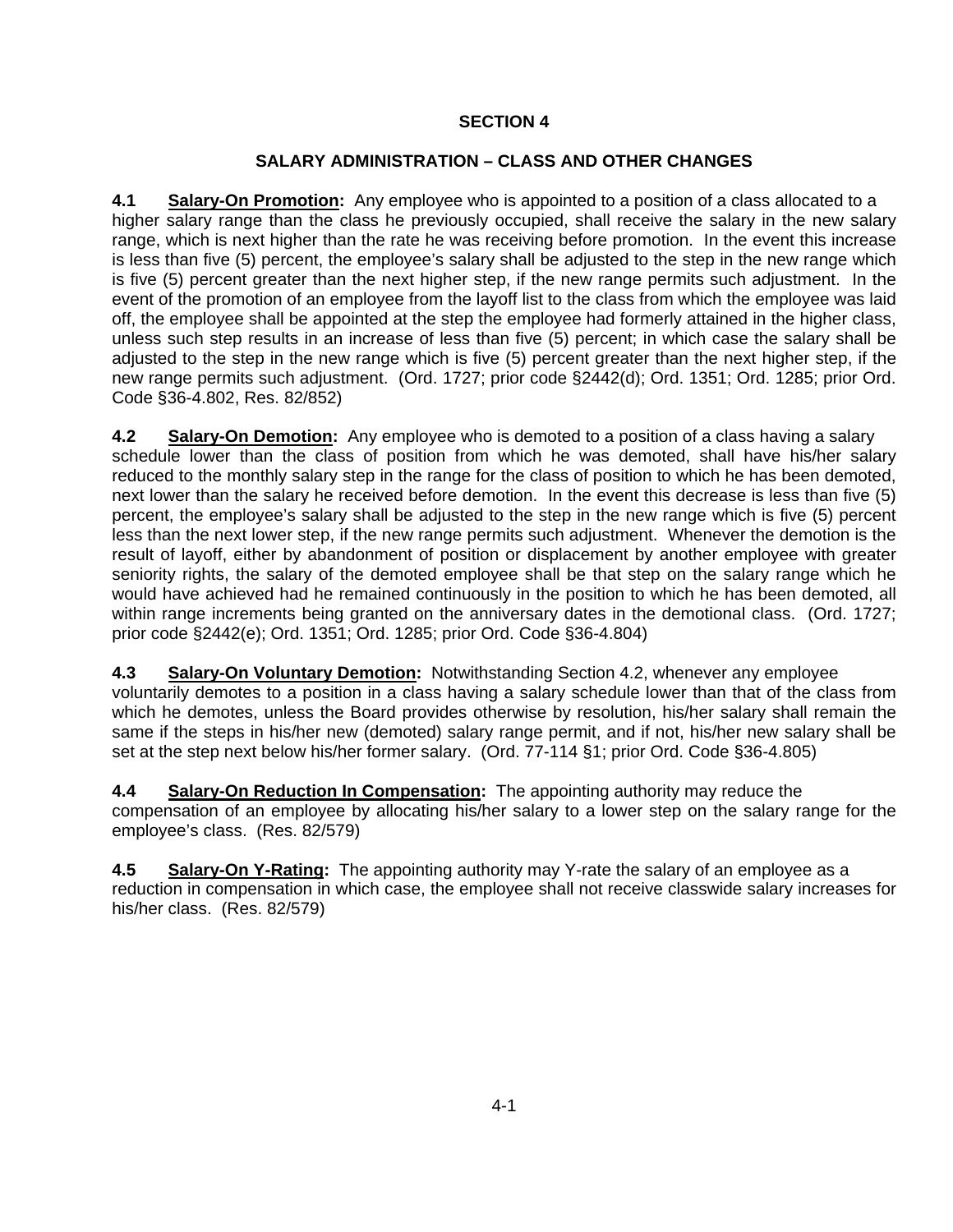# **4.6 Salary-On Reinstatement to Former Compensation Level After Reduction in**

 **Compensation or Y-Rating:** At his/her discretion, the appointing authority may increase the salary of an employee who salary has been reduced under Section 4.4 hereinabove to any step on the salary range for the class up to the step which the employee formerly had attained prior to the reduction of his/her compensation, plus any step increases granted during the period in which compensation was reduced, not to exceed the top step of the salary range for that class. When an employee's salary has been Y-rated as a reduction in compensation, the appointing authority, in his/her discretion, may terminate the Y-rate and have the employee's salary adjusted to the current salary rate established for his/her class and step. (Res. 82/579)

**4.7 Position:** An incumbent of a position which is reclassified to a class which is allocated to the same range of the basic salary schedule as is the class of the position before it was reclassified, shall be paid at the same step of the range as he was receiving under the previous classification. An incumbent of a position which is reclassified to a class which is allocated to a lower range of the basic salary schedule than is the class of the position before it was reclassified, shall continue to receive the same salary as before the reclassification, but if such salary is greater than the maximum of the range for the class to which the position has been reclassified, the salary of the incumbent shall be reduced to the maximum salary for the new classification. The salary of an incumbent of a position which is reclassified to a class which is allocated to a range of the basic salary schedule greater than the range of the class of the position before it was reclassified shall be governed by the provisions of Section 4.1 (Ord. 1727; prior code §2442(I); Ord. 1351; Ord. 1285; prior Ord. Code §36-4.1002)

**4.8 Salary Reallocation:** An employee who has permanent status in a position of a class which is reallocated to a salary range above or below that to which it was previously allocated shall be compensated at the same step in the new salary range as he was receiving in the range to which the class was previously allocated, except that when the reallocation is from a five-step to a three-step range, or vice versa, he shall receive the step on the new range which is in the same ratio to his/her salary before reallocation as is the top step of the new range to the top step of the range to which the class was previously allocated. In no case shall any employee be compensated at less than the first step of the range to which the class is allocated. Provisional employees in positions of a class which are reallocated to a different salary range shall continue to receive the entrance step except as otherwise authorized under Section 2.1 (Ord. 70-43 §2 (part), 1970; Ord. 1727; prior code §2442(h); Ord. 1351; Ord. 1285; prior Ord. Code §36-4.1004)

**4.9 Classification Allocations to Salary Ranges:** In the event a classification is allocated by the Board of Supervisors from a five-step range to a three-step range of the basic salary schedule, or vice versa, each incumbent of a position in the reallocated class shall be placed at the step of the new range which equals the rate of pay he was receiving at the time of reallocation, except that no incumbent shall be placed at less than the second step of the new range. In the event that the steps in the new range do not contain the same rates as the old range, each incumbent shall be placed at the step of the new range, which is next above the salary rate he was receiving in the old range. (Ord. 69-34 §1, 1969; prior code §2434.4; prior Ord. Code §36-4.1006; Res. 83/1)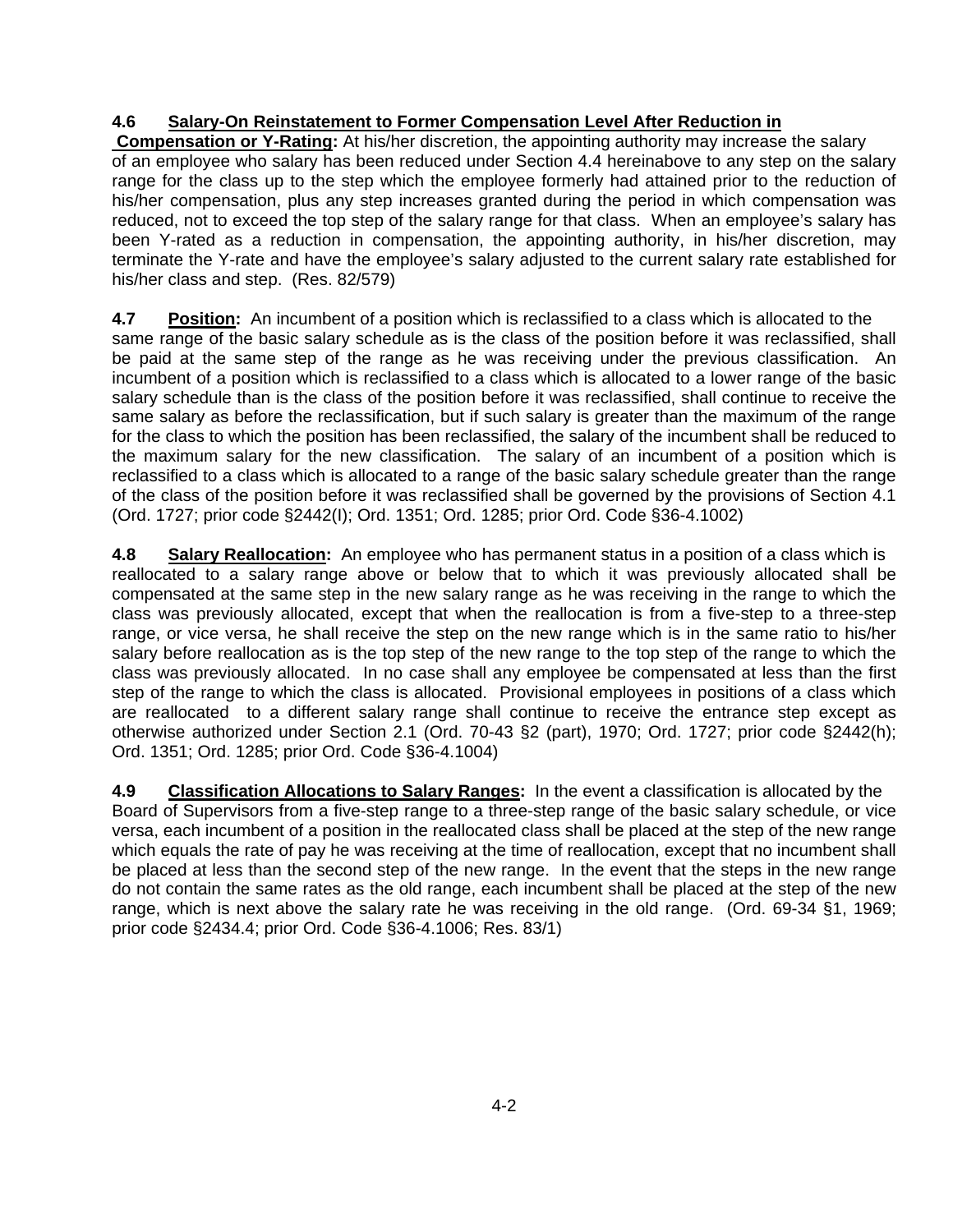**4.10 Salary on Transfer-Same Class:** An employee who is transferred from one position to another position in the same class shall be compensated at the same step in the salary range as he previously received. (Ord. 1727; prior code §2442(f); Ord. 1351; Ord. 1285; prior Ord. Code §36-4.1202)

**4.11 Salary on Transfer-Different Class at Same Salary:** Whenever a permanent employee is appointed to a position in a class, which is allocated to the same salary range as is the class of the position, which he previously occupied, he shall continue to be compensated at the same step of the salary range to which the classes are allocated. For purposes of annual increments within the salary range, his/her anniversary date shall remain the same as it was before the appointment. (Ord. 1727; prior code §2442(j); Ord. 1351; Ord. 1285; prior Ord. Code §36-4.1204)

**4.12 Salary on Transfer-Different Class Within Five (5) percent at Top Step:** An employee who transfers to a position in a different class than that he previously occupied, but at a different salary range within five (5) percent at the top step, shall be paid at the same salary as he was receiving before the transfer. If the former salary is not a step on the new range, the employee shall be paid at the next higher step on the new range; if no higher step is available, the employee shall be paid at the next lower step on the new range. For purposes of annual increments within the salary range, the anniversary date shall remain the same as it was before the transfer (Res. 83/1)

**4.13 Salary on Transfer-Deep Class:** Whenever an employee transfers to or from a position in a deep class, as defined in Section 20.2, which may occur whenever the salary relationship of the two classes is either in accordance with Section 4.11 or 4.12, or if one class salary range falls totally within the salary range from bottom to top step of the other class, or if any of the above would apply on base salary alone, not considering "outstanding performance" steps designated by deep class resolution, or as may be otherwise provided in the appropriate deep class resolution, the salary of the employee will be set at the step equal to the employee's current salary. If the salary steps are not exactly equal, the employee's salary shall be set at the next higher step above the employee's current salary (within a designated deep class level if transferring to a deep class) if that can be accomplished with a salary increase of no more than five (5) percent; alternatively, if not possible, at the next lower step on the new range, or as provided in the deep class resolution. However, if the deep class transfer occurs to or from a deep class with specified levels identified for certain positions and their incumbents, the employee's salary in the new class shall be set in accordance with the section on "Salary on Promotion" if the employee is transferring to another class or to a level in a deep class for which the salary is at least five (5) percent above the top base step of the deep class level or class in which they have status currently. (Res. 84/445, added 7/31/84)(Res. 87/559, effective 9/1/87)

**4.14 Salary on Voluntary Demotions-Deep Class:** Whenever an employee voluntarily demotes to or from a position in a deep class, as defined in Section 20.2, which occurs when the top base step of the current class is higher than the top base step of the class the employee is going to, or as may be otherwise provided in the appropriate deep class resolution, the salary of the employee will be in accordance with Section 4.3. However, if the deep class voluntary demotion occurs to or from a deep class, with specified levels identified for certain positions and their incumbents, the employee's salary in the new class shall be set in accordance with the section on "Salary on Promotion" if the employee is moving to another class, or level in a deep class, for which the salary is at least five (5) percent above the top base step of the deep class level or class in which they have status currently. In those situations where an employee is moving into another class or a level (5) percent above the top base step of the deep class level or class in which they have status currently, the employee's salary in the new class shall be set in accordance with Section 4.13. (Res. 87/559, effective 9/1/87)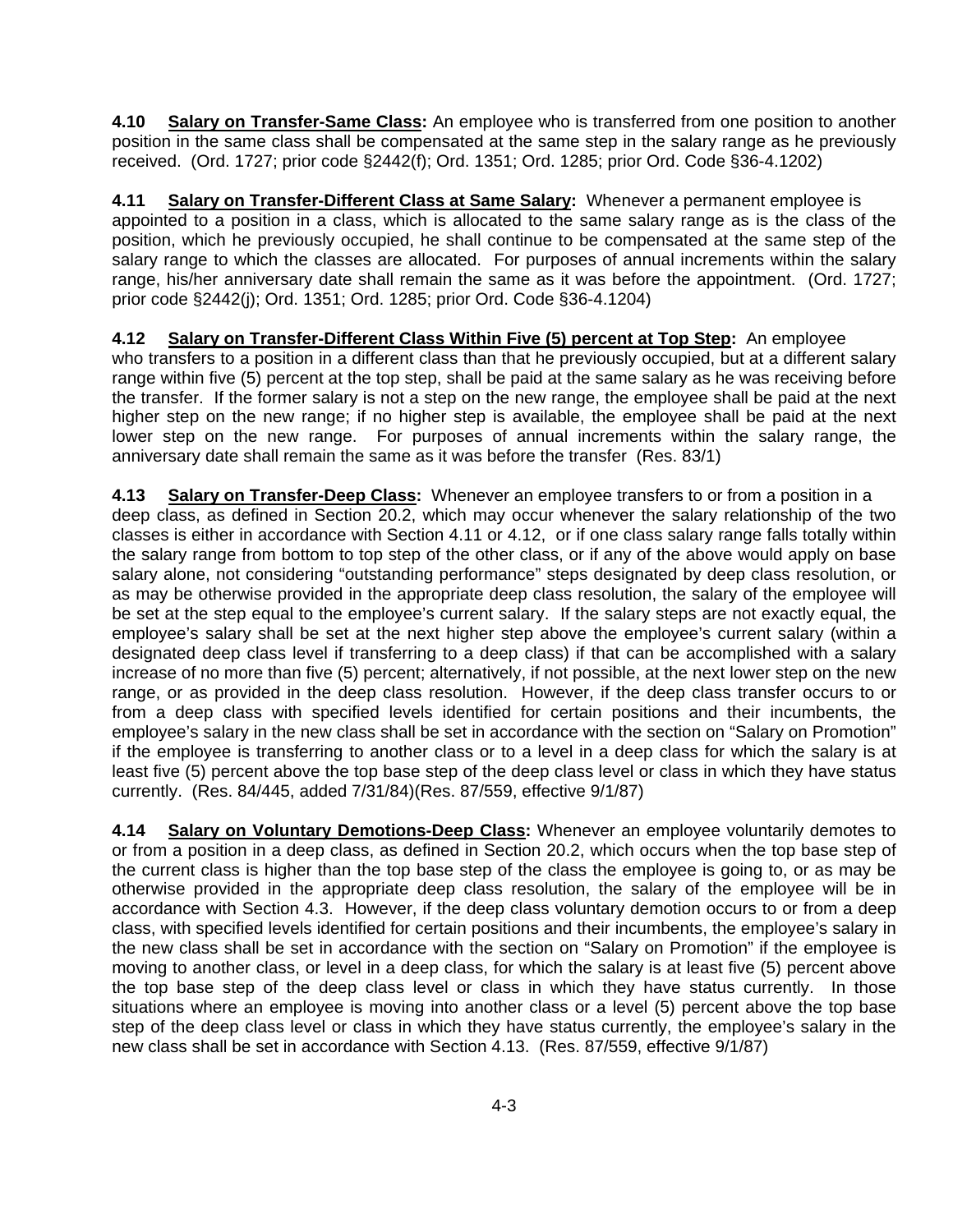**4.15 Deep Class Transfers and Voluntary Demotions-Anniversary Dates:** Whenever an employee transfers or voluntarily demotes and the salary step is set according to the section on "Salary on Promotion", as provided in Section 4.13 and 4.14, the anniversary date shall be established using the "promotional rule" as defined in Section 3.1(c). (Res. 87/559, effective 91/87)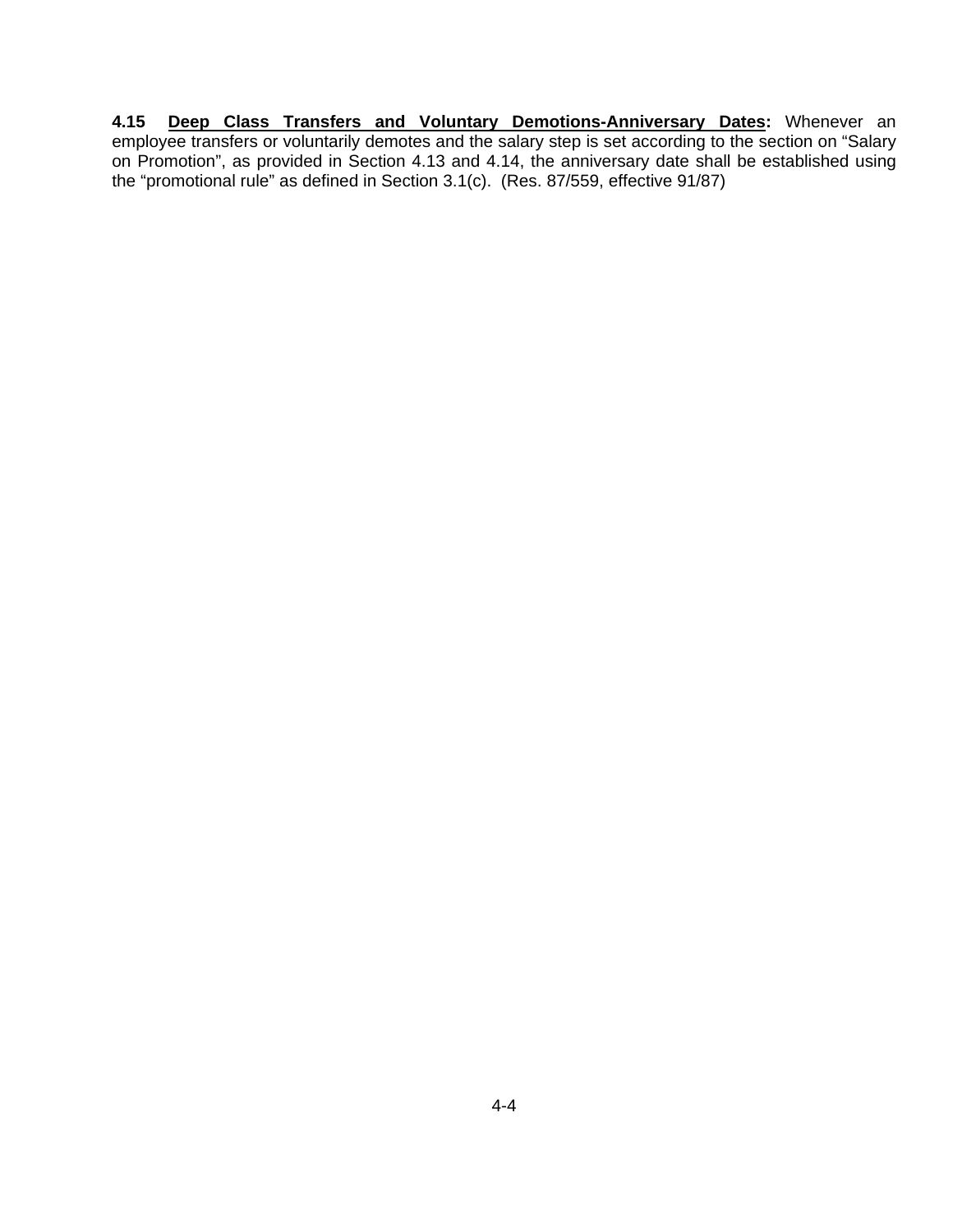#### **SALARY ADMINISTRATION – PAY FOR WORK IN A HIGHER CLASSIFICATION**

**5.1 Work in a Higher Classification – Higher Pay:** When an employee in a permanent position is required to work in a higher paid classification, he shall receive the higher compensation for such work, pursuant to Section 4.1 on salary on promotion, plus any differentials and incentives he would have received in his/her regular position. Unless the Board has by resolution otherwise specified, the higher pay shall begin on the twenty-first calendar day of the new assignment. The County Administrator shall issue regulations specifying policy and procedures to implement this provision and shall, on request of appointing authorities, make required determinations pursuant to it. (Ords. 77-119 §1, 74-50 §3, 69-65 §1; prior code §2442(k); Ord. 1285; Prior Ord. Code §36-4.1402; 21<sup>st</sup> calendar day - Res. 79/781, Board Order, August 11, 1981 (Management and unrepresented employees), Res. 82/379 (United Professional Firefighters); 11<sup>th</sup> work day – M.O.U.'s, Res.82/471, (California Nurses Association), Res. 81/1006 (Contra Costa County Employees' Association, Local 1), Res. 80/1469 (Deputy Sheriff's Association), Res. 81/75 (District Attorney Investigator's Association), Res. 81/1048 (United Clerical Employees), Res. 82/808 (Deputy Clerks' Unit), Res. 81/1049 (Professional and Technical Employees); 18<sup>th</sup> work day – M.O.U.'s Res. 81/1064 (Social Services Union, Local 535); 21<sup>st</sup> work day – M.O.U.'s, Res. 81/1104 (Appraiser's Association) and Res. 81/114 (Western Council of Engineers)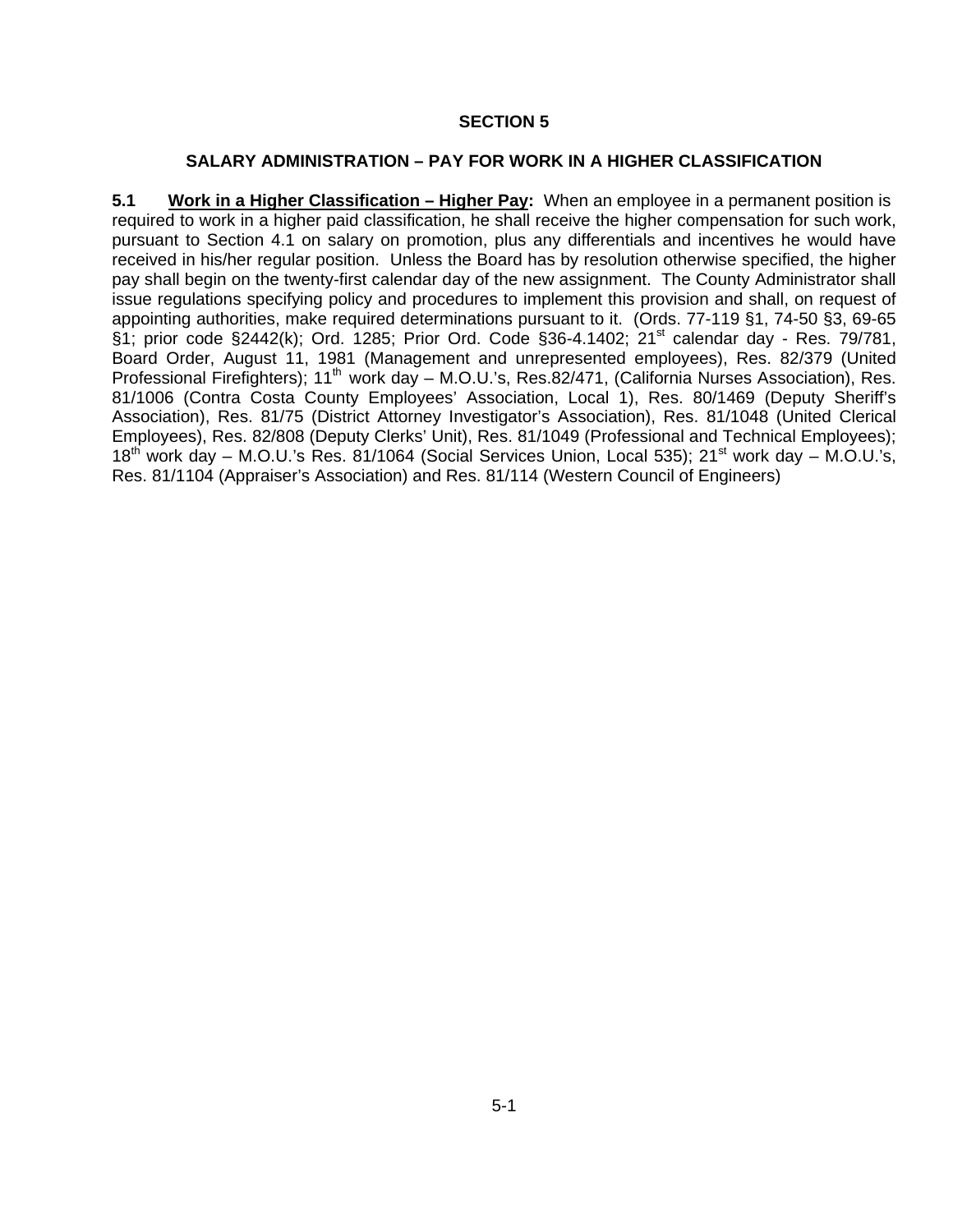#### **SALARY ADMINISTRATION – PAYMENT**

**6.1 Dates Designated:** On the tenth day of each month the Auditor shall draw his warrant upon the Treasurer in favor of each officer, deputy and employee of the County and of the Contra Costa County flood control and water conservation district, and of the County fire districts, for the amount of salary due him for the preceding month; but each such person (except those paid on an hourly rate) may choose to receive an advance on his/her monthly salary, in which case the Auditor shall, on the twenty-fifth day of each month draw his warrant upon the Treasurer in favor of such person. (Ord. 70- 43 §4, 1970; Ord. 1553; prior code §2450; prior Ord. Code §36-4.1602)

**6.2** Amount of Advance: The advance shall be in an amount equal to one-third of the employee's basic monthly salary except that it shall not exceed the amount of the basic monthly salary less all requested or required deductions. (Ord. 1553; prior code §2451; prior Ord. Code §36-4.1604)

**6.3 Election for Advances:** The election shall be made on or before the last day of the month or during the first month of employment by filing on forms prepared by the Auditor-Controller a notice of election to receive salary advance. (Ord. 1553; prior code §2452; prior Ord. Code §36-4.1606; Res. 84/445) (Amended 7/31/84)

**6.4 Deductions:** In the case of an election made pursuant to this division, all required or requested deductions from salary shall be taken from the second installment, which is payable on the tenth day of the following month. (Ord. 1553; prior code §2453; prior Ord. Code §36-4.1608)

**6.5 Pay Errors:** Pay errors discovered by the County on or after January 1, 1986 found in employee pay shall be corrected as soon as possible as to current pay rate, but no recovery of either overpayments or underpayments to an employee shall be made retroactively except for a two (2) year period immediately preceding discovery of the pay period. This provision shall apply regardless of whether the error was made by the employee, the Appointing Authority or designee, the Director of Human Resources or designee, or the Auditor-controller or designee. Recovery of fraudulently accrued over or underpayments is excluded from this section for both parties. (Amended Res. 89/556, 8/15/89 adding 1/1/86 date and modifying 6 months recovery period to 2 years)

When the County notifies an employee of an overpayment and a proposed repayment schedule, the employee may accept the proposed repayment schedule or may request a meeting through the County Human Resources Department. If requested, a meeting shall be held to determine a repayment schedule that shall be no longer than one and one-half (1-1/2) times the length of time the overpayment occurred. (Res. 84/445) (Added 7/31/84)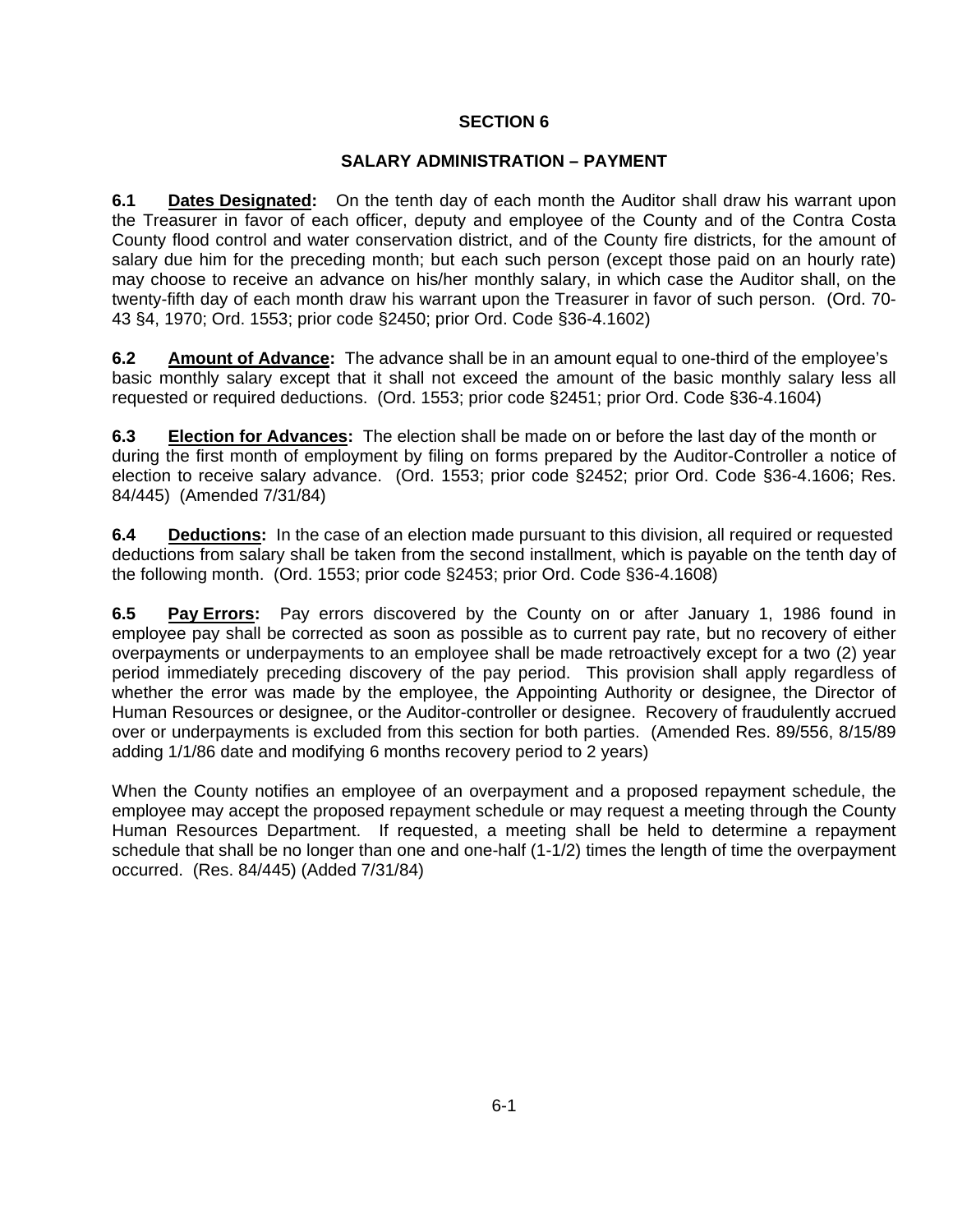#### **CONDITIONS OF EMPLOYMENT – GENERAL**

**7.1 Applicability:** The conditions of employment in this salary resolution shall apply to all employment in positions whose compensation is provided by this resolution, other than elected officers, those modifications for employees occupying "living-in" positions as described in Sections 14.2 through 14.9 and other modifications as may be made by resolution. (Ord. 73-75 §1 (part), 1973; Ord. 1650; Ord. 1493; prior code §2441(a)(part); Ord. 1334; Ord. 1285; Prior Ord. Code §36-6.202)

#### **7.2 Appointing Authority:**

(a) Department Head: Unless otherwise provided by ordinance or statute, all appointments shall be made by the head of the department in which the positions are, in accordance with the Personnel Management Regulations and those of the Director of Human Resources consistent therewith.

(b) Delegability: A department head may delegate (and withdraw and redelegate) this appointing power to one or more subordinate's names in writing, filed with the Director of Human Resources from time to time. (Ords. 79-64, 79-62, 73-75, 1650, 1493; prior code §2441(b); Ords. 1285 §8-A, 1041 §8-A, 793 §9-A, 491 §9-A, 395 §9-A, 365 §9-A; see also Govt. Code 1190; prior Ord. Code §36-6.204; Res. 81/757)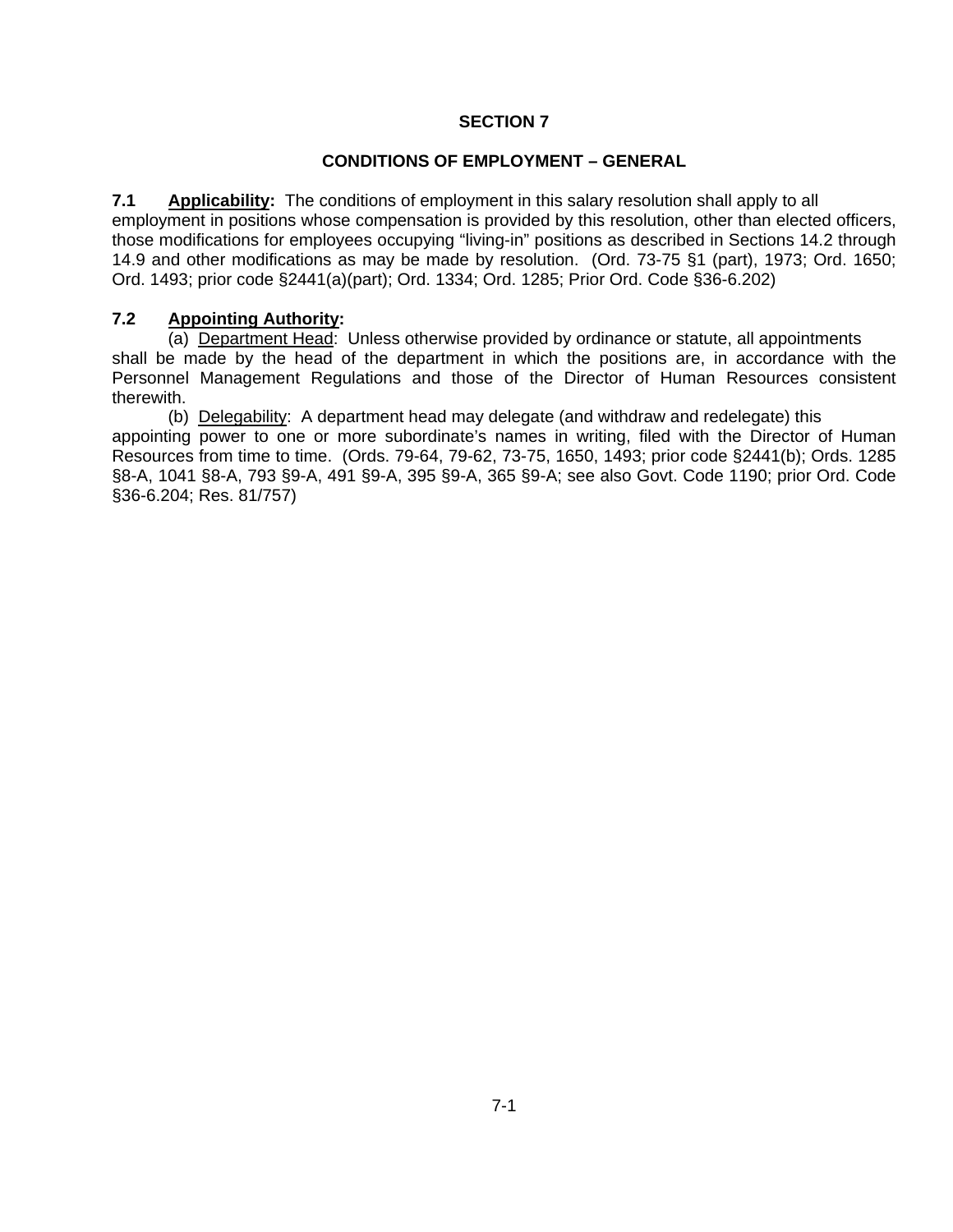# **CONDITIONS OF EMPLOYMENT – HOURS**

# **8.1 On-Call and Call-Back Time:**

(a) On-Call Time – Definition and Credit: On-call time is any period during which the employee is not actually on duty but must be ready to immediately report for duty and be reachable by his/her superior on ten minutes' notice or less. He shall get one hour of actual work time credit for each four hours of such on-call time, unless otherwise provided by board resolution.

(b) On-Call Time-Scheduling: Where the appointing authority requires on-call arrangements, he shall designate which employees have on-call responsibilities, shall schedule the hours when these employees are on-call, and may include the on-call time credit as part of the employee's normal workweek.

(c) Call-Back Time: An employee called back to duty shall be paid for the actual time on duty plus one hour (but not less than two hours total for each call-back), unless otherwise provided by board resolution. (Ords. 80-83, 79-63, 68-20, 1650, 1493, 1463; prior code §2441(g); Ords. 1334, 1285 §8-G, 793 §9-G, 759; see also §§22-2.202 and 36-6.404; prior Ord. Code §36-6.402)

# **8.2 Normal Workweek and Overtime:**

(a) Normal Workweek: The normal workweek for County employees is forty hours between 12:01 a.m. Monday to 12:00 midnight Sunday, usually five, eight-hour days; however, where operational requirements of a department require deviations from the usual pattern of five eight-hour days per workweek, an employee's work hours may be scheduled to meet these requirements. His/her working time shall not exceed an average of forty hours per seven-day period throughout an operational cycle, and the department head shall prepare written schedules in advance to support all deviations, the schedules to encompass the complete operational cycle contemplated.

(b) Overtime: "Overtime" is any authorized service performed in excess of the normal workweek. Compensation is as provided for in Section 12. (Ords. 78-19 §1, 1707, 1650, 1493, 1463; prior code §2441(h); Ords. 1334, 1285; prior Ord. Code §36-6.404)

**8.3 "4-10" Shift – Exceptions from General Salary Resolution Provisions:** The provisions of Sections 8.3 through 8.7 are an exception to the general rules in this resolution; but except as otherwise provided in Sections 8.3 through 8.7, the provisions of this code apply to the employment described herein. (Ord. 72-85 §1 (part); Prior Ord. Code §36-8.2002; Res. 83/1)

**8.4 "4-10" Shift – Employees:** "4-10" shift employees are those employees of the Sheriff's Department who are assigned to work four ten-hour days per week. (Ord. 79-75, 72-85; prior Ord. Code §36-8.2004)

**8.5 "4-10" Shift - Normal Work Schedule:** The normal work schedule for "4-10" shift employees is four ten-hour working days, during a workweek consisting of any seven-day period. (Ord. 72-85 §1(part); prior Ord. Code §36-8.2006)

**8.6 "4-10" Shift – Overtime:** Except as otherwise provided, overtime for "4-10" shift employees shall be any authorized service exceeding their normal "4-10" shift work schedule, and shall be compensated at one and one-half times the employee's basic hourly salary rate. (Ord. 72-85 §1(part); prior Ord. Code §36-8.2008)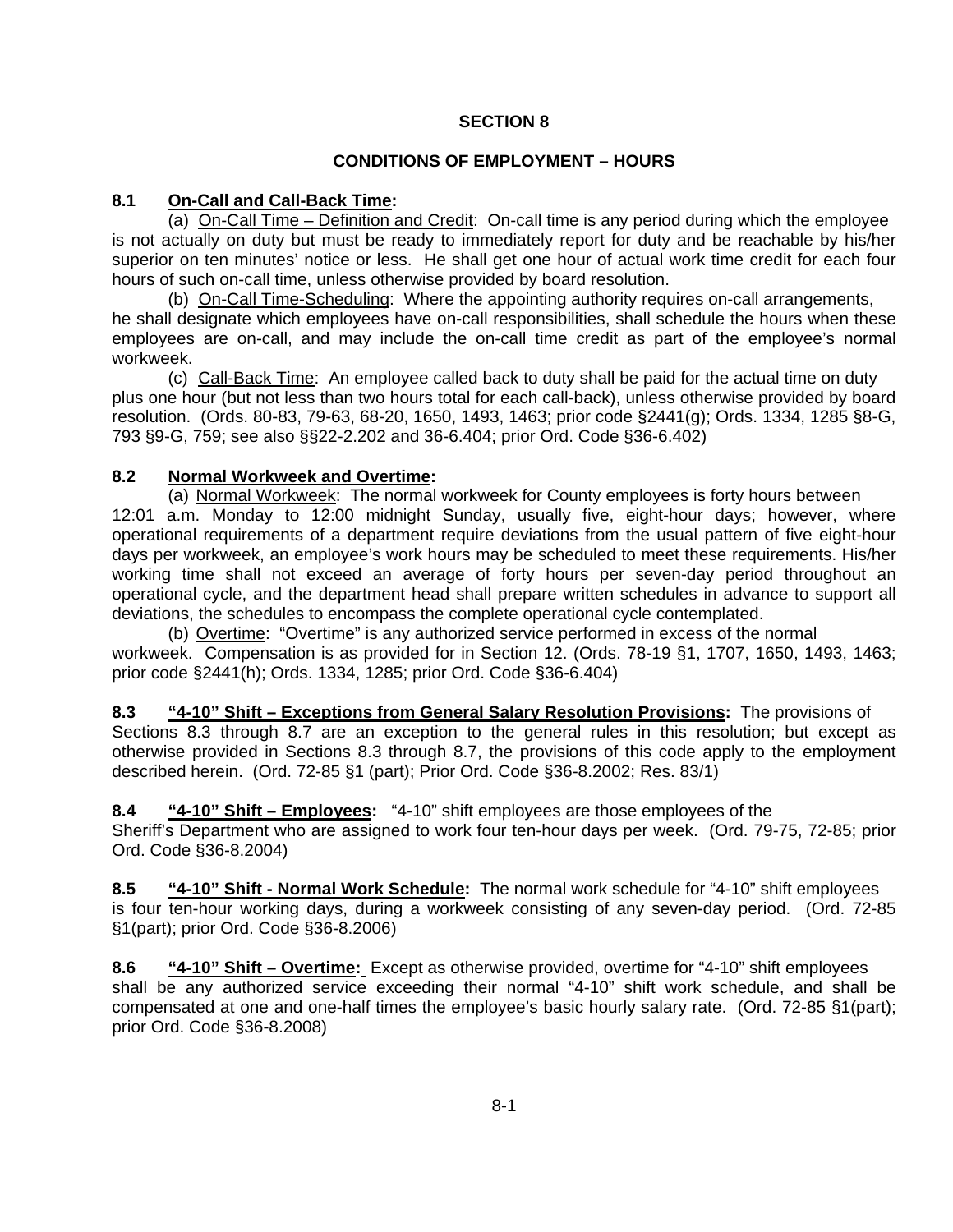#### **8.7 "4-10" Shift – Holidays:**

(a) Credit for Holidays: Credit for holidays shall be given either on the holiday if it falls on the employee's regular ["4-10"] shift working day, or on his/her next regular working day if it falls on one of his/her regular days off.

(b) Holiday Overtime Pay: Each "4-10" shift employee shall receive overtime pay for holidays to the extent that regular County employees are credited with holiday time. Holiday "overtime pay" includes compensatory time off for holidays pursuant to the County Administrator's regulations under section 12.1.

(c) Absence on Holiday: The maximum time charged to sick leave, vacation or leave without pay on a holiday shall be two hours. (Ord. 72-85 §1 (part); prior Ord. Code §36-8.2010)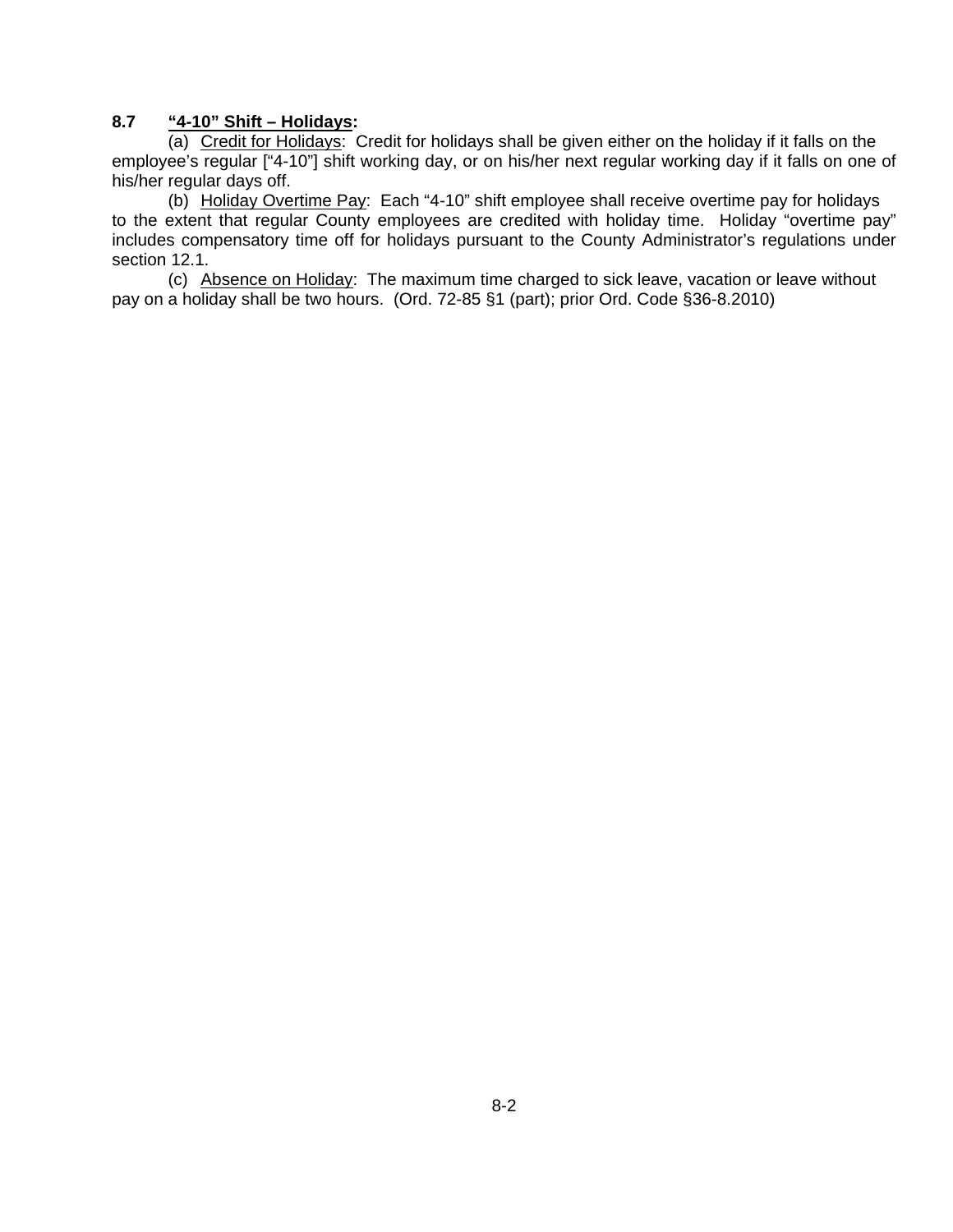#### **CONDITIONS OF EMPLOYMENT – VACATION AND SICK LEAVE**

#### **9.1 Vacation – General Provisions:**

(a) Employees in permanent positions are entitled to vacations with pay which accrue according to, and may be accumulated to maximums set forth in the table below. Accrual is by hours of working time per calendar month of service and begins on the date of appointment to a permanent position, except that increased accruals granted in recognition of long service begin on the first of the month following the month in which the employee qualifies for the corresponding service award pursuant to Section 16. Accrual for portions of a month shall be in minimum amounts of one hour calculated on the same basis as for partial month compensation pursuant to Section 1.5. Vacation credits may used only after completion of six months' service in a permanent position, but may be used to supplement exhausted sick leave in cases of absence during the first six months; however, none shall be allowed in excess of actual accrual at the time vacation is taken. On separation from County Service, an employee shall be paid for any unused vacation credits at his/her then current pay rate.

(b) Except when the Board provides otherwise by resolution, the following rates for accrual of vacation credits shall apply;

|                          | Monthly      | Maximum      |
|--------------------------|--------------|--------------|
|                          | Accrual      | Cumulative   |
| <b>Length of Service</b> | <u>Hours</u> | <b>Hours</b> |
| Under 15 years           | 10           | 240          |
| 15 through 19 years      | 131/3        | 320          |
| 20 through 24 years      | 162/3        | 400          |
| 25 through 29 years      | 20           | 480          |
| 30 years and up          | 231/3        | 560          |

(c) Regulations: The County Administrator may promulgate regulations implementing this section.

(d) When a County employee transfers, promotes, demotes, or is reallocated from a job classification where the maximum hours of vacation accumulated is higher than the job classification to which the employee transfers, promotes, demotes or is reallocated, such employee shall retain all unused vacation credits previously accumulated in the job classification with the higher accrual rate. (Ords. 79-90 §1, 71-110 §15, 1971; 70-43 §2, 1979; 1686; 1650; 1543; 1493; 1467; 1463; prior code §2441(b); Ord. 1334; prior Ord. Code §36-6.602; Res. 81/1390; Res. 82/542)

#### 9.2 **Vacation-Management Reimbursement:**

(a) Vacation Payment: Employees, in management classifications (including those working twenty-four hour shift patterns in merit system fire districts) designated by board resolution, may choose reimbursement for up to one-third of their annual vacation accrual, subject to the following conditions;

(1) The choice can be made only once in each calendar year;

(2) Payment shall be based on an hourly rate determined by dividing the employee's monthly salary by 173.33 (242.67 for employees working twenty-four hour shifts in fire districts);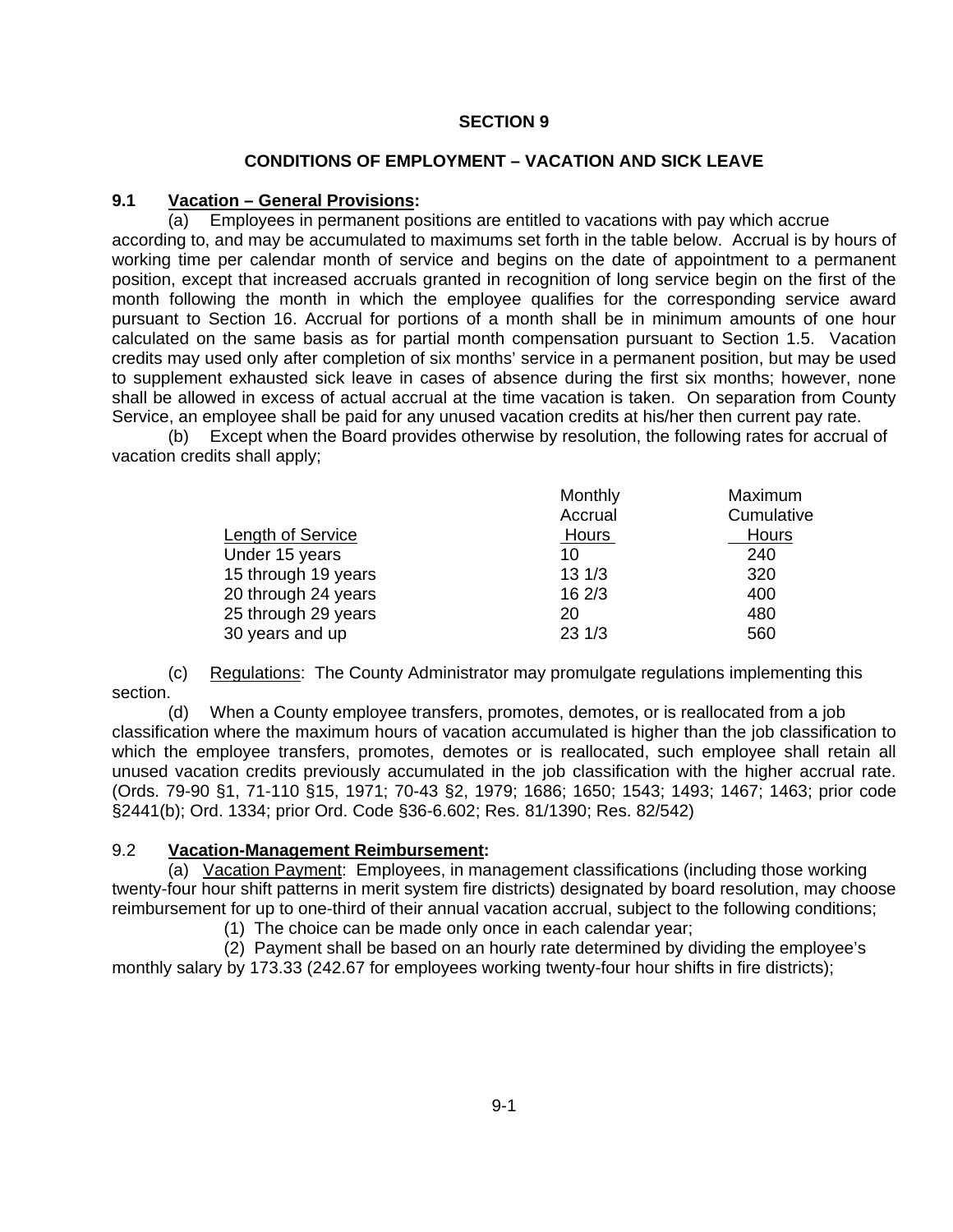(3) The maximum number of hours that may be reimbursed in any year is as follows (parenthetical figures for employees working twenty-four hour shifts in fire districts);

For employees hired prior to October 1, 1979:

| <b>Years of Service</b> | <b>Maximum Annual Payment</b> |
|-------------------------|-------------------------------|
| Under 11 years          | $(56)$ hours<br>40            |
| 11 years                | $(60)$ hours<br>43            |
| 12 years                | 45 (64) hours                 |
| 13 years                | $(68)$ hours<br>48            |
| 14 years                | 51 (72) hours                 |
| 15 through 19           | 53 (76) hours                 |
| 20 through 24           | (79) hours<br>67              |
| 25 through 29           | 80 (112) hours                |
| 30 years or more        | 93 (132) hours                |
|                         |                               |

For employees hired on or after October 1, 1979:

| <b>Years of Service</b> |    | Maximum Annual Payment |
|-------------------------|----|------------------------|
| Under 5 years           | 27 | $(37)$ hours           |
| 5 through 10 years      | 40 | $(56)$ hours           |
| 11 years                | 43 | $(60)$ hours           |
| 12 years                | 45 | $(64)$ hours           |
| 13 years                | 48 | $(68)$ hours           |
| 14 years                | 51 | (72) hours             |
| 15 through 19           | 53 | (76) hours             |
| 20 through 24           | 67 | $(92)$ hours           |
| 25 through 29           | 80 | $(112)$ hours          |
| 30 years or more        | 93 | $(132)$ hours          |

(4) Accrued vacation balance shall be reduced by the number of hours reimbursed.

(b) Regulations: The County Administrator may promulgate regulations implementing this section. (Ord. 79-90 §2; 76-20, 75-52; prior Ord. Code §36-6.603; Res. 83/90)

#### **9.3 Sick Leave:**

(a) Accrual: Unless otherwise provided by board resolution, employees in permanent positions accrue sick leave credits at the rate of eight working hours' credit for each completed calendar month of service therein, and for part of a month in minimum amounts of one work hour's credit on the same basis as partial month compensation in Section 1.5. Unused sick leave credits accumulate from year to year.

(b) Use: Employees may use sick leave credit in accordance with the Board's policy and the appointing authority's approval.

(c) Cancellation: Sick leave credits are cancelled on separation, except for retirement use, according to Section 3.2, and except that a laid-off employee's accumulated credits shall be restored if he is reemployed in a permanent position within the period of the layoff reemployment eligibility.

(d) Regulations: The County Administrator shall promulgate regulations implementing and elaborating the policies expressed in board resolutions and ordinances, including regulating the manner of claiming and proving the proper use of paid sick leave credits. (Ords. 79-107, 73-47 §2, 1493; prior code §2441(c); Ords. 1285 §8, 1041,793, 752-A, 718, 491, 395, 380, 365; prior Ord. Code §36-6.604)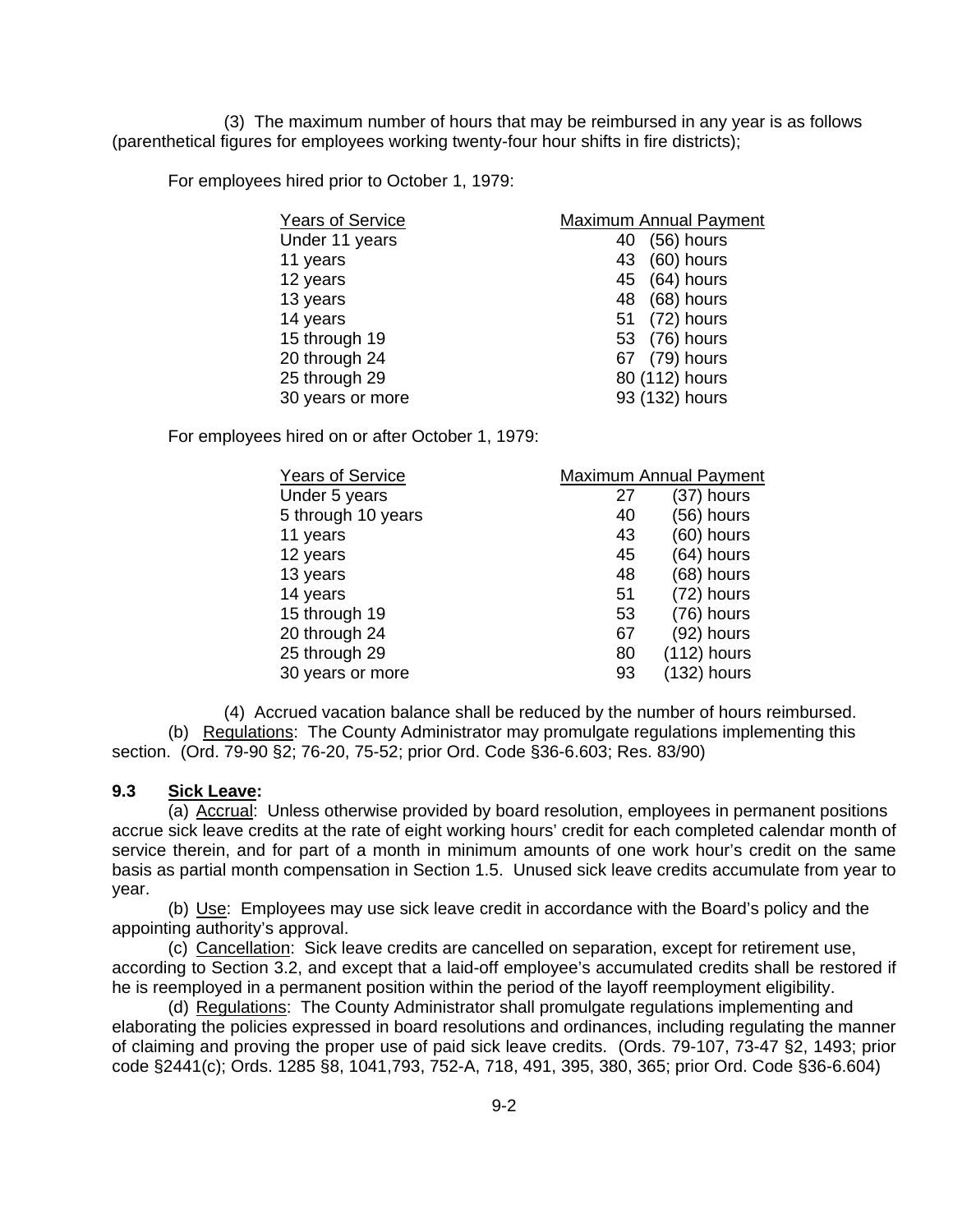#### **CONDITIONS OF EMPLOYMENT – RESTRICTIONS**

**10.1 Marshals, Constables and Deputies:** Marshals, constables, deputy marshals and deputy constables are prohibited at all times from accepting assignments for and performing services on a private basis which by their character and nature can be performed in an official capacity. (Ord. 1928; Ord. 1650; Ord. 1493; Ord. 1463; prior code §2441(1); Ord. 1334; Ord. 1285; prior Ord. Code §36- 6.802)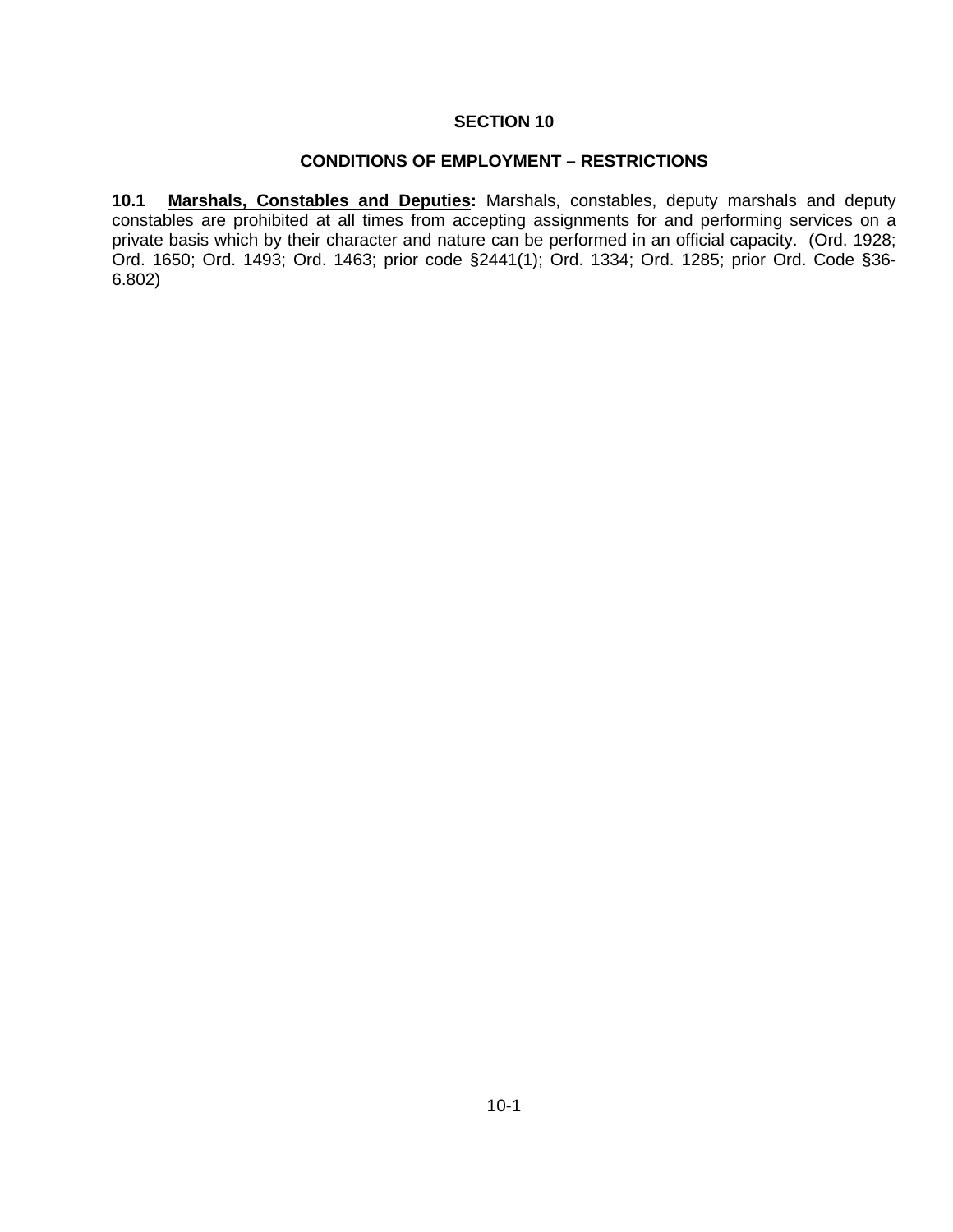#### **CONDITIONS OF EMPLOYMENT – DIFFERENTIALS**

**11.1 Differentials-Shift:** Every employee, whose position has a regularly assigned daily work schedule;

(1) Requiring for completion of more than one and one-half hours over the normal actual working time; or

(2) Including at least four hours of actual working time from five p.m. through nine a.m. inclusive; or

(3) Involving rotation between the shifts commonly called day, afternoon and graveyard shifts; shall receive extra pay of only one shift differential of five percent of his/her base salary rate, unless otherwise provided by board resolution. This does not apply to employees in the Sheriff's Department whose positions qualify for safety membership in the retirement system. The Board may by resolution provide for shift differentials for such other employees, as it deems necessary. (Ords. 78-3, 74-50 §4, 2034 §1, 1933, 1695, 1650, 1493, 1463; prior code §2441(e); Ords. 1334, 1285; prior Ord. Code §36- 8.602)

**11.2 Differentials – For Certain Employees:** Any employee assigned to a position, the work location of which is in the isolation, chest or observation wards, or in the admitting office or emergency room of the County Hospital, and the work assignment requires continuous direct personal contact with patients in these wards or rooms, and any other employee whom the Board may, by resolution authorize, shall receive per hour worked, a premium of five (5) percent of the hourly equivalent of his/her base rate, or such other additional compensation as the board may, by resolution, authorize in addition to his/her regular compensation, and in addition to the differential provided for in Section 11.1 where he/she meets the requirements of both Sections 11.1 and 11.2. (Ords. 76-72 §1, 74-50 §5, 69-

58 §1, 1650, 1493, 1463; prior code §2441(f); Ords. 1334, 1285, 1041 §8F, 711 §4, 657; prior Ord.

Code §36-8.604)

**11.3 Differentials-Vocational Education Teachers:** Employees who possess a valid vocational education credential and whose duties include teaching in a valid vocational education project approved by the California State Department of Education shall receive a premium of five (5) percent of their base salary rate. (Ords. 67-24 §2, 2035 §1, 1966, 1650, 1493, 1463; prior code §2441(o); Ords. 1334, 1285; prior Ord. Code §36-8.606)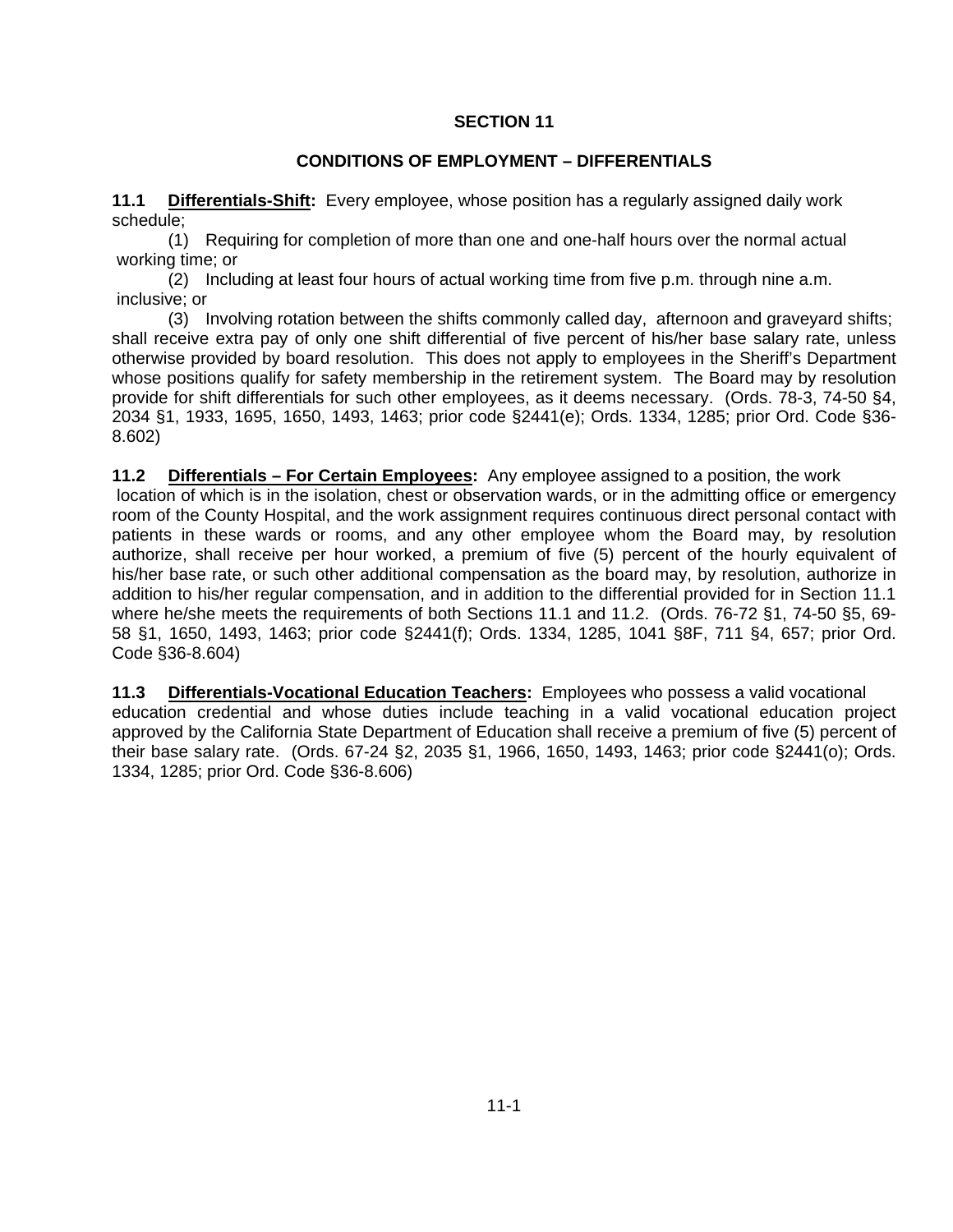#### **CONDITIONS OF EMPLOYMENT – OVERTIME**

#### **12.1 Overtime – Pay and Regulations:**

(a) Pay – Exception: All overtime as defined in Section 8 shall be compensated at one rate; but no employee with authority to schedule work time for himself or others shall receive overtime pay.

(b) Regulations – Compensatory Time: The County Administrator shall promulgate regulations to implement this section and Section 8, consistent with this code. The regulations shall provide for a periodic choice by individual employees entitled to choose, whether to be paid at the overtime rate or to receive compensatory time off at the rate established by board resolution. The regulations shall provide for accrual of such compensatory time off, which shall be in addition to permissible holiday time accumulation and total vacation accumulation permitted under Section 9. The regulations may provide for a certain fixed basis per year or per month regardless of the number of actual or overtime holidays worked during the period by the various employees choosing this method of compensation. (Ords. 78- 19 §2, 1747, 1650, 1649, 1493, 1463; prior code §2441(i) Ords. 1334, 1285; prior Ord. Code §36- 8.1002)

**12.2 Overtime Pay by Resolutions:** The Board may from time to time, by resolution, make provisions, in addition to but not in conflict with this resolution, for extra pay or other benefits to employees for work in addition to their normal work times. (Ord. 79-111; prior Ord. Code §36-8.1004)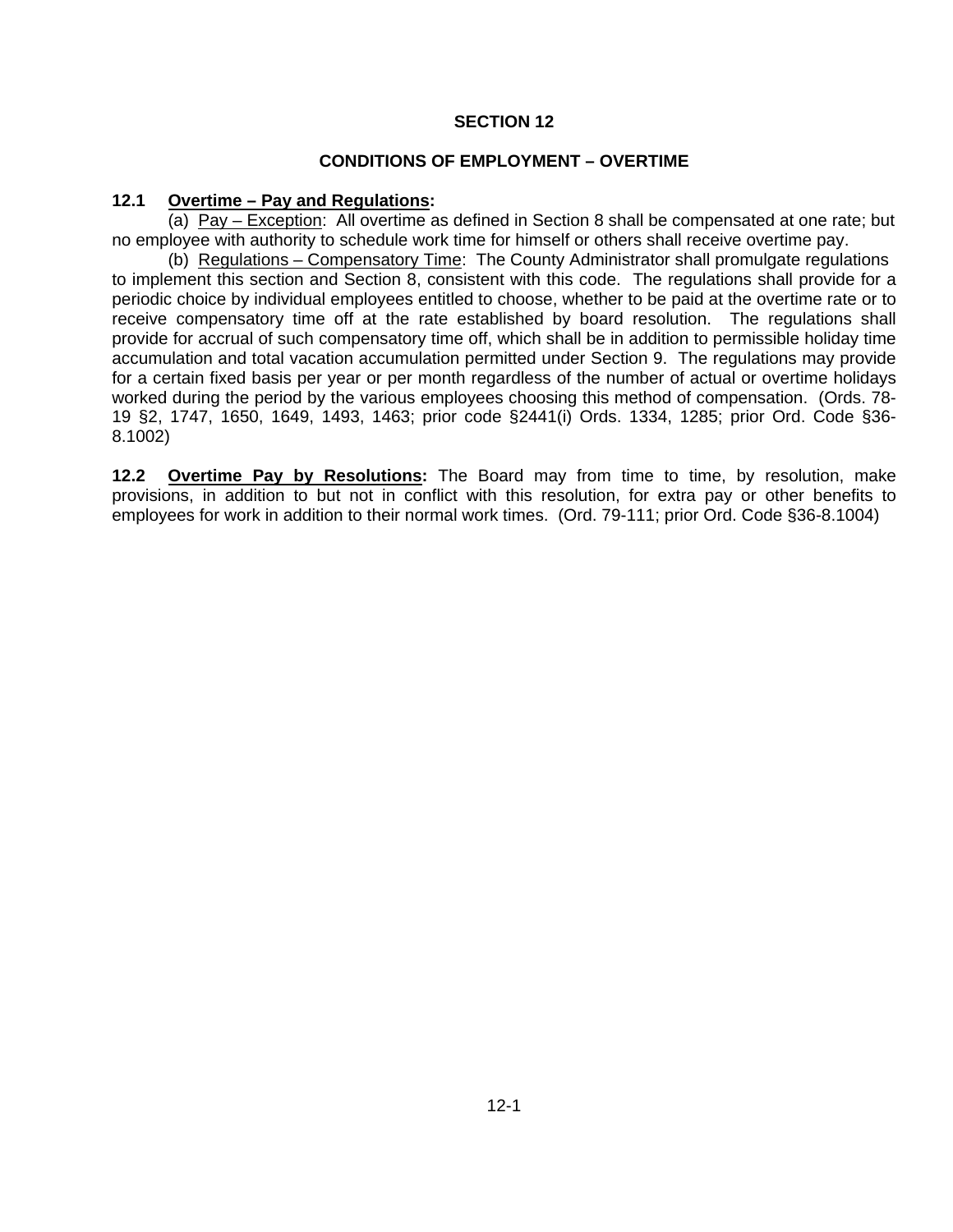#### **CONDITIONS OF EMPLOYMENT – INSURANCE**

#### **13.1 Insurance-General Regulations:**

(a) General: The county shall provide programs of insurance covering such aspects of life, accident, health, disability and liability as are specified here or by other board action.

(b) Eligibility Generally: Section 7.1 notwithstanding, all of the following whose work schedule is at least half of the normal full-time working schedule are eligible and may choose to participate in this program by application to the County; all elective and appointed officers of the County and judicial and other designated districts, physicians and dentists employed by the County pursuant to contract, and all permanent employees occupying permanent positions. The program(s) may include families, dependents, retired persons and the like.

(c) Subvention: The County's contribution to the premium(s) or other charge(s) of each covered person is payable for any month in which he/she draws compensation for actual time worked or is credited for work time through vacation or sick leave accruals. The Board shall fix from time to time the amounts of the premium(s) or other charge(s) and of the County's contribution(s) thereto.

(d) Administrative Regulations: This program, the payment of the County's contribution(s), the arrangements for coverage of eligible persons and other administrative details shall be subject to the agreements made from time to time with the person(s) offering this service and to such regulations promulgated by the County Administrator as may be necessary to carry out the intent of this division including coverage of part-time positions, those receiving retirement benefits under the employee retirement system of this county, employees on stipendiary educational leave and others. (Ords. 73-61 §1, 71-48 §1, 70-43 §2, 68-35 §1, 1758, 1677, 1559, 1543, 1493; prior code §2441(j); Ords. 1334 §6, 1285 §8; prior Ord. Code §36-8.1202)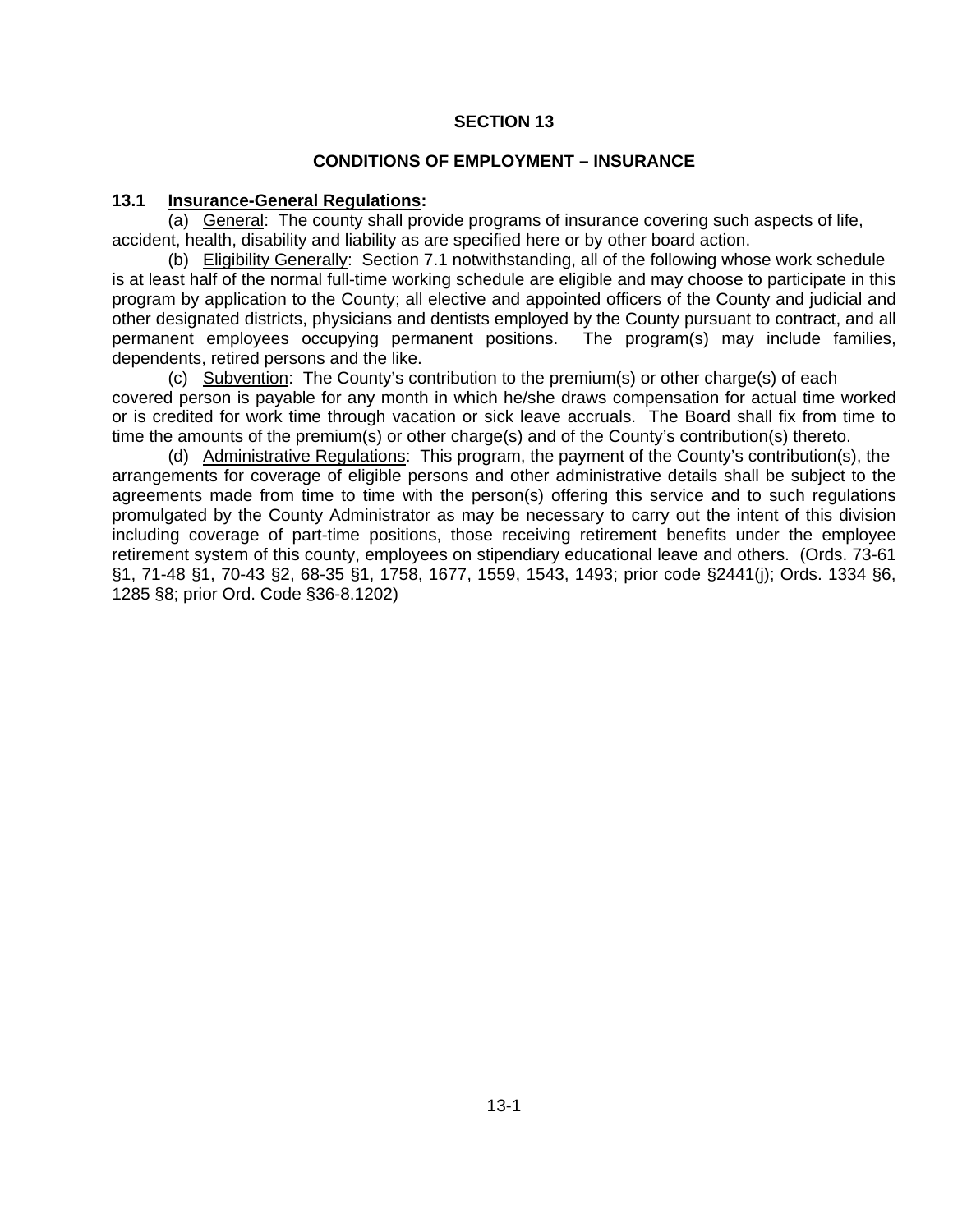# **CONDITIONS OF EMPLOYMENT – LIVING-IN PROVISIONS**

**14.1 Maintenance Deduction-Generally:** Whenever any maintenance is provided to an employee, charges for maintenance shall be made in the amounts and in the manner that the Board of Supervisors shall prescribe by resolution. (Ord. 1650; Ord. 1493; Ord. 1463; prior code §2441(d); Ord. 1334; Ord. 1285; prior Ord. Code §36-8.202)

**14.2 Living-In Positions – Exception to Other Provisions:** The provisions of Section 14 are an exception to the general rules in this salary resolution, but, except as otherwise provided in Section 14, the provisions of this code apply to the employment described herein. (Ord. 1823; prior code §2441(a); Ord. 1285; prior Ord. Code §36-8.402)

**14.3 Living-In Positions – Defined:** "Living-in positions" are those filled by permanent employees and for which the Board of Supervisors has approved work schedules exceeding an average of forty hours a week recommended by the department head pursuant to Section 8.2, where part of the schedule is sleeping time and the employee is required to sleep at the place of employment. (Ord. 1823; prior code §2441.1(b); Ord. 1285; prior Ord. Code §36-8.404)

**14.4 Living-In Positions – Vacation and sick Leave:** Vacation and sick leave accrual and usage procedures in Section 9 apply to incumbents of living-in positions, except that accruals and maximum balances shall be computed in the same ratio as the employee's average workweek bears to the standard forty-hour workweek. Whenever an employee moves from a permanent position which does not qualify under Section 14 to a position which does quality, or vice versa, his/her sick leave and vacation balances will be adjusted in the same ratio as his/her new work week bears to his/her former work week. (Ord. 1823; prior code §2441.1(c); Ord. 1285; Prior Ord. Code §36-8.406)

**14.5** Living-In Positions – Equivalent Hourly Rate: The equivalent hourly rate as described in Section 1.4 shall be determined by dividing twelve times the base salary by fifty-two the average weekly work hours. (Ord. 1823; prior code §2441.1(d); Ord. 1285; prior Ord. Code §36-8.408)

**14.6 Living-In Positions – Overtime:** Except as otherwise provided, overtime for incumbents of living-in positions shall be any authorized service performed in excess of the living-in work schedule, and shall be compensated at one and one-half times the employee's hourly rate as described in Section 14.5. (Ord. 1823; prior code §2441.1(e); Ord. 1285; prior Ord. Code §36-8.410)

**14.7 Living-In Positions – Holidays:** Each incumbent of a living-in position who qualifies under Section 14 shall receive one-half day's pay, calculated at the overtime rate as described in Section 14.6, for each holiday recognized by the County. Holiday pay will be in addition to the regular base pay and will be paid to each incumbent whether he is scheduled to work on the holiday or not. To be eligible for such holiday pay an employee must have been in a pay status in a qualifying position on the day preceding the holiday and on the day next succeeding the holiday. For purposes of qualifying for holiday pay, regular days off and leaves of absence of fifteen calendar days or less will be considered as being in a pay status. Except as otherwise provided, overtime pay will be paid in addition to holiday pay only when an employee works on a holiday which is not part of his/her regular work schedule. (Ord. 1823; prior code §2441.1(f); Ord. 1285; prior Ord. Code §36-8.412)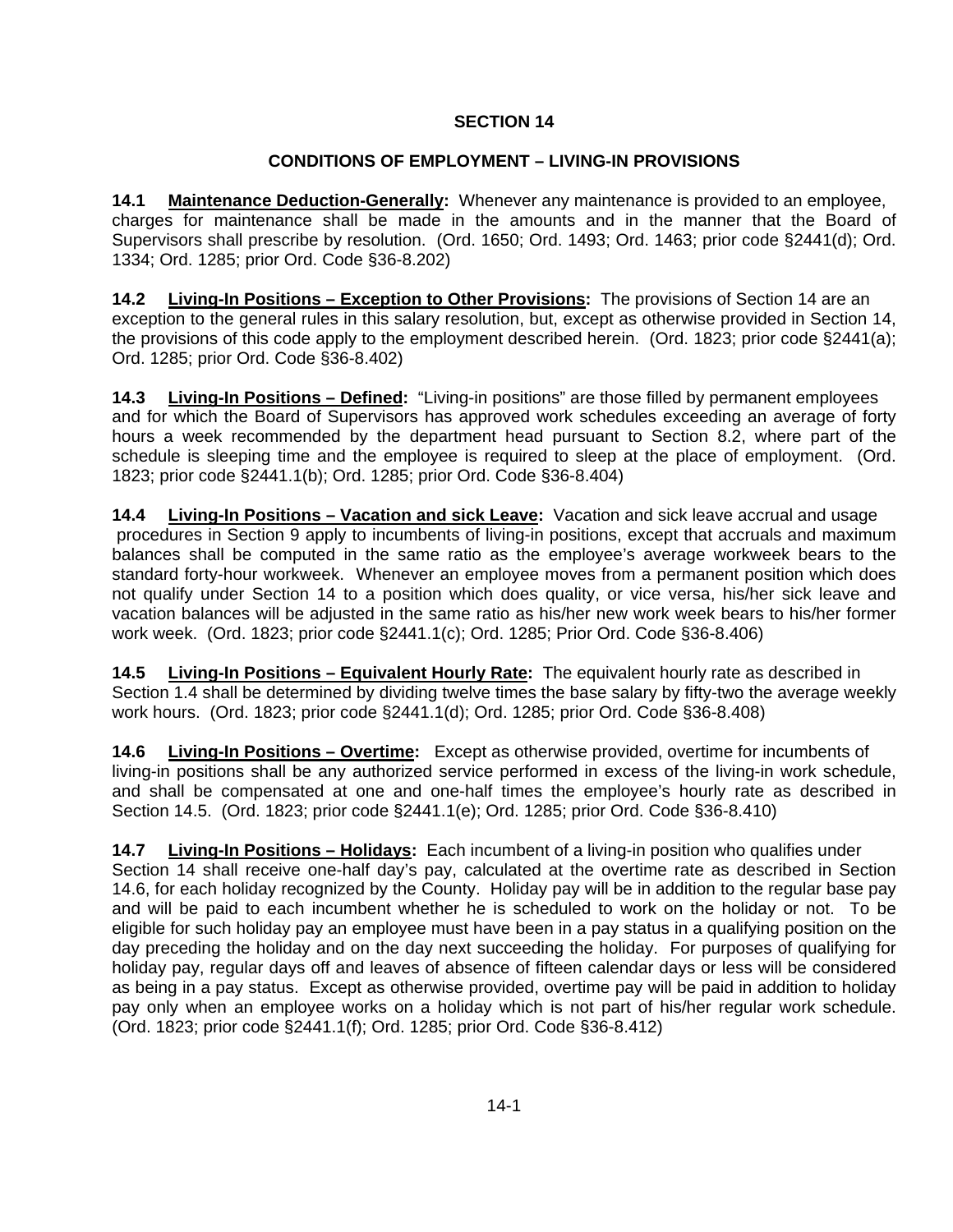**14.8 Living-In Positions – Shift Differential:** Living-in positions are not subject to the shift differential provisions of Section 11. (Ord. 1823; prior code §2441.1(g); Ord. 1285; prior Ord. Code §36-8.414)

**14.9 Living-In Positions – Coroner's Bureau:** Three deputy sheriff positions in the Coroner's Bureau of the Sheriff-Coroner's Department are "living-in positions." (Prior Ord. Code §36-8.405; Res. 81/714)

**14.10 Living-In Positions – Holidays for Coroner's Bureau:** Each incumbent of a Coroner's Bureau living-in position who qualifies under Section 14 shall receive the equivalent of eight hours of standard work week overtime pay, calculated at the overtime rate as described in Section 14.6, for each holiday recognized by the County. Holiday pay will be in addition to the regular base pay and will be paid to each incumbent whether he is scheduled to work on the holiday or not. To be eligible for such holiday pay an employee must have been in a pay status in a qualifying position on the day preceding the holiday and on the day next succeeding the holiday. For purposes of qualifying for holiday pay, regular days off and leaves of absence of fifteen calendar days or less will be considered as being in a pay status. Except as otherwise provided, overtime pay will be paid in addition to holiday pay only when an employee works on a holiday which is not part of his/her regular work schedule. (Prior Ord. Code §36-8.413; Res. 81/714)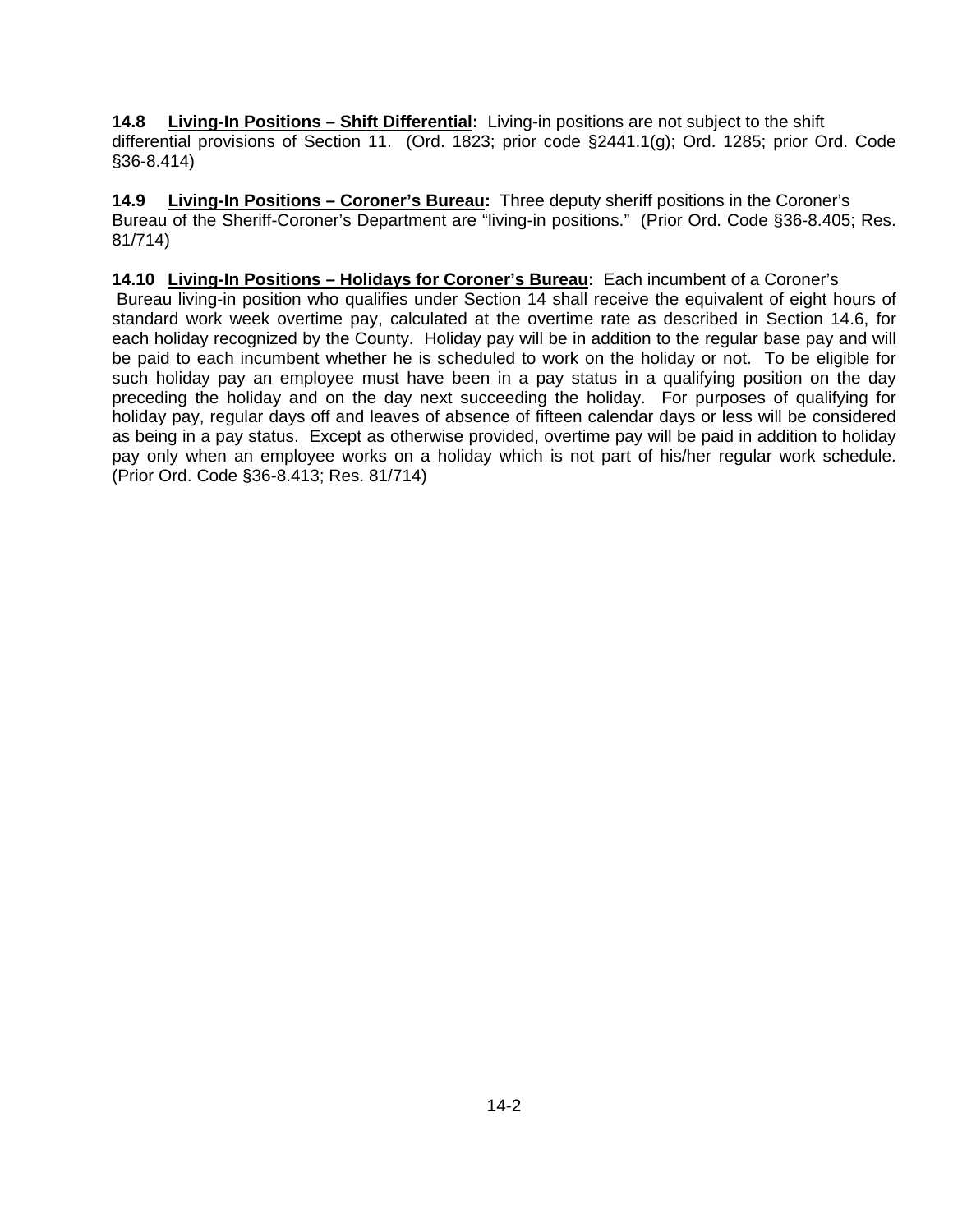# **CONDITIONS OF EMPLOYMENT – SPECIAL PROVISIONS**

# **15.1 Continuing Pay – Disability Absence:**

(a) A permanent employee shall continue to receive his/her full regular salary during any period of

compensable temporary disability absence. "Compensable temporary disability absence", for the purpose of this section, is any absence due to work-connected disability which qualified for temporary disability compensation under the Workmen's Compensation Law set forth in Division 4 of the California Labor Code. When any disability becomes permanent, the salary provided in this section shall terminate.

(b) The employee shall return to the County all temporary disability payments received by him from the State Compensation Insurance Fund.

(c) No charge shall be made against sick leave or vacation for these salary payments. Sick leave and vacation rights shall not accrue for that period during which such salary payments are made.

(d) The County contribution to the employees' group medical plan under Section 13 shall continue during any period of compensable temporary disability absence.

(e) The maximum period for the described salary continuation for any one injury or illness shall be one year from the date of temporary disability. (Ords. 1650, 1591, 1493, 1463; prior code §2441(k); prior Ord. Code §36-8.1402)

**15.2 Allowances – Personal Property Loss:** Every employee of this county and regular and

marine patrol reserves of the Office of the County Sheriff shall be compensated for the loss or damage, without his/her fault and in the course of his/her employment, of the employee's personal property necessarily worn or carried in order to fulfill the duties and requirements of his/her employment. The measure of this compensation shall be the repair or replacement cost of the property. No employee shall be compensated for such loss or damage until he has made every reasonable attempt to obtain reimbursement from every other person liable for the loss or damage. Claims for this compensation shall be processed according to order of the Board of Supervisors. (Ords. 1560, 1493, 1470; prior code §2443(c); Ords. 1456, 1441, 1285; prior Ord. Code §36-8.1604)

**15.3 Allowances – Police Dogs:** Each Deputy Sheriff who, upon assignment from the Sheriff, owns and provides care and feeding in his/her home to a dog used for police work shall receive an allowance of eighty dollars per month to cover the ordinary expenses of such care and feeding, subject to such regulations as may be promulgated by the County Administrator. (Ords. 74-80 §3, 69-15 §1, 1470; prior code §2443(d); Ords. 1456, 1441, 1285; prior Ord. Code §36-8.1606)

**15.4 Travel – Mileage:** Subject to limitations elsewhere provided and upon rendering detailed expense accounts, all County and judicial district officers, deputies and employees shall be allowed their actual (not constructive), reasonable and necessary expenses in performing their official duties, including travel therein. For such expenses of travel necessarily done by private automobile, unless provided otherwise by board resolution, employees shall be allowed twenty-two cents per mile up through four hundred miles per month and sixteen cents per mile over four hundred. The County Administrator shall promulgate regulations covering these matters and the submission of these account claims to the Auditor-Controller. (Ords. 77-114 §2, 74-44, 71-48 §2, 68-44, 1493, 1470; prior code §2443(a); Ords. 1456, 1441, 1285, etc., 215 §23; prior Ord. Code §36-8.1802; Res. 83/1)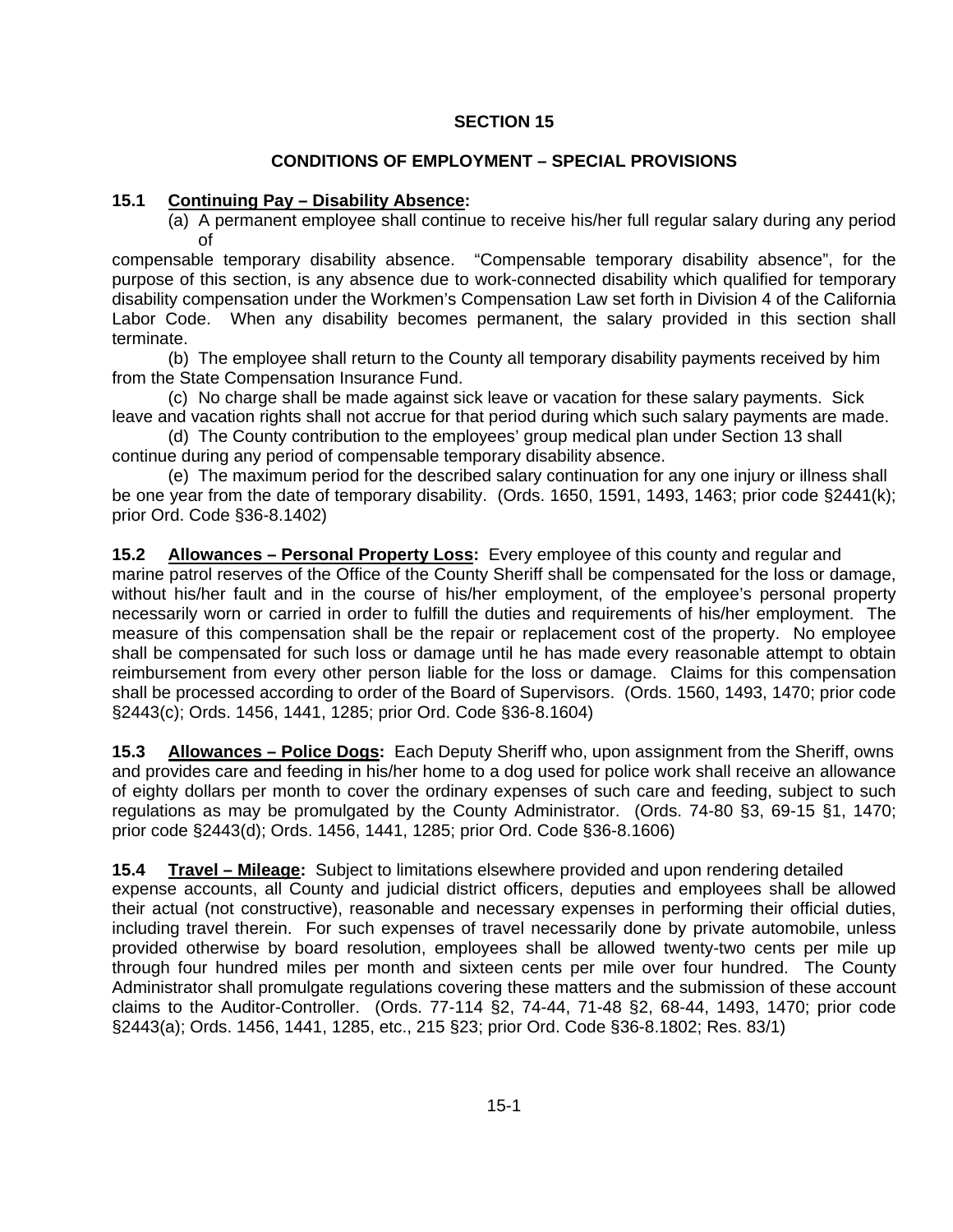**15.5 Travel – Advance Amounts:** Officers, deputies and employees who travel beyond the territorial limits of this County on official business shall be entitled to receive in advance of travel an amount equal to the estimated expenses to be incurred. If the advanced amount exceeds the amount of expenses actually and necessarily incurred, the excess shall be repaid to the County upon the return of the officer, deputy or employee to this County. (Ords. 1493, 1470; prior code §2443(b); Ords. 1441, 1285; prior Ord. Code §36-8.1804)

**15.6 Safety Suggestions – Awards:** There is an established program of awards to County personnel for safety suggestions beneficial to the County service. The County Administrator is authorized to promulgate regulations for this program. (Ord. 68-18 §1; prior code §2464.5; prior Ord. Code §36-10.402)

# **15.7 Safe Driving Awards:**

- (a) Program: To encourage and reward safe driving, the Sheriff-Coroner shall maintain a safedriving award program for personnel in that department, and shall promulgate such regulations as may be necessary to implement it.
- (b) Awards: The awards shall be given for safe driving miles in the amounts as shown in the table below (the bonds shall be Series EE, or future currently comparable bonds of equal cost to the County):
	- (1) 25,000 miles pocket-sized badge holder;
	- (2) 50,000 miles pocket style duplicate badge;
	- (3) 75,000 miles \$50.00 U.S. Savings Bond;
	- (4) 100,000 miles- \$100.00 U.S. Savings Bond;
	- (5) 150,000 miles- timepiece suitably engraved, not to cost County more than \$150.00

(Ord. 80-48, 76-42; prior Ord. Code §36-10.602)

# **15.8 Employee Suggestion – Awards:**

(a) Program: There is established a program of awards to County personnel for suggestions to help develop more cost effective methods of doing County business.

(b) Awards: The employees submitting the three best suggestions, approved each quarter by an interdepartmental evaluation committee, shall be recognized for their suggestions by presentation of a suitable memento, a letter in their personnel files and a cash award as follows:

- (1) Best suggestion \$100 cash award
- (2) Second place suggestion \$50 cash award
- (3) Third place suggestion \$25 cash award

(c) The County Administrator is authorized to promulgate implementing regulations on this program, including the establishment of criteria excluding awards to management personnel for operations under their supervision. (Board Orders dated June 26, 1979 and July 8, 1980; Res. 83/1)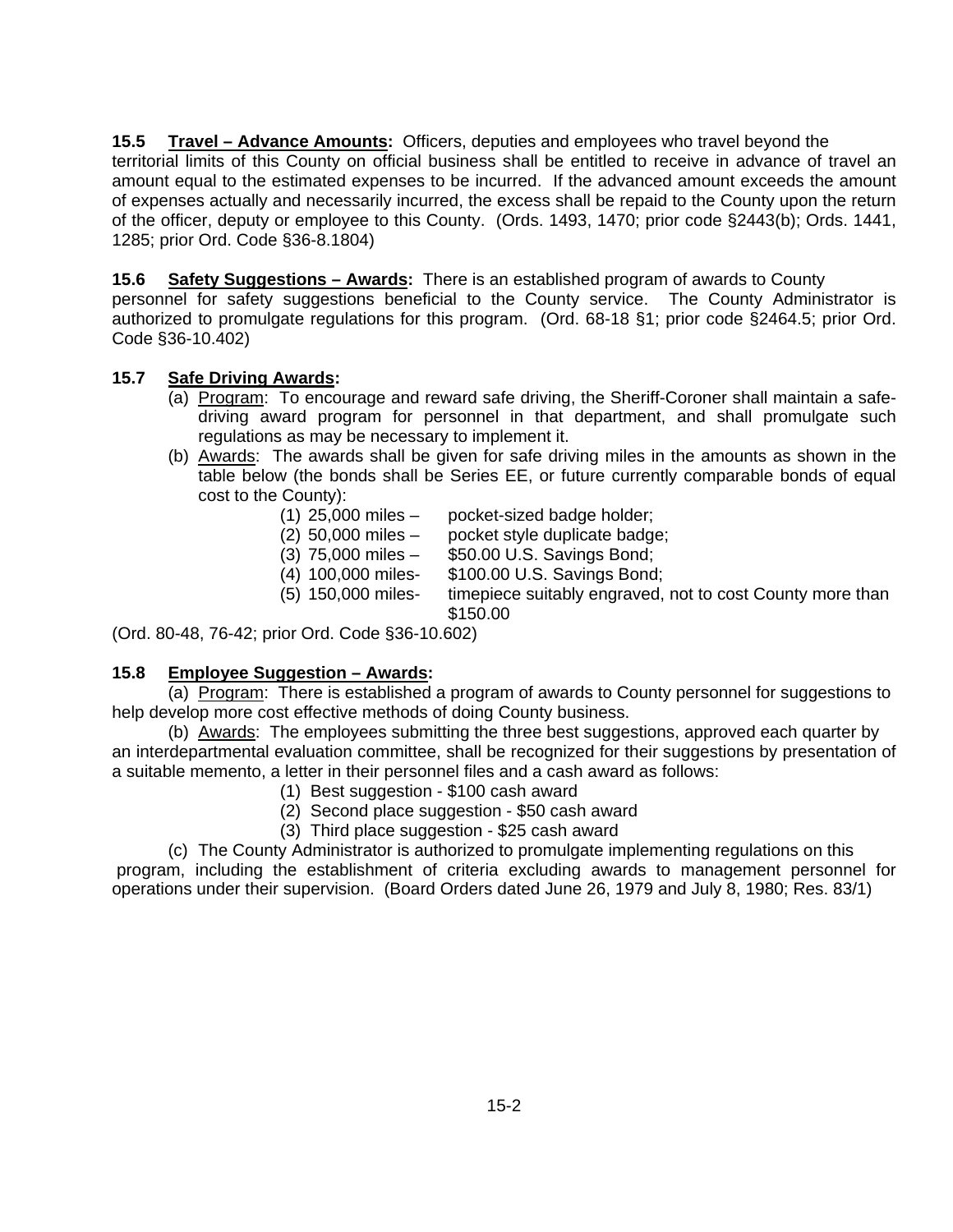# **SERVICE AWARD PROGRAM**

**16.1 Service Recognition – Program Administration:** A program of recognition for length of service in the employment of this County is established. Responsibility for the administration of this program is in the Personnel Department. (Prior code §2460; Ord. 787; prior Ord. Code §36-10.202)

**16.2 Service Recognition – Calculating Service:** The length of service credits for each employee of the County shall date from the beginning of the last period of continuous County employment (including temporary, provisional, and permanent status and absences on approved leave of absence). When an employee separates from a permanent position in good standing and within two years is reemployed in a permanent County position, service credits shall include all credits accumulated at time of separation, but shall not include the period of separation. The Director of Human Resources shall determine these matters based on the employee status records in his/her department. (Ords. 76-71 §1, 1838; prior code §2461; Ord. 787; prior Ord. Code §36-10.204)

# **16.3 Service Recognition – Service Pins:**

(a) Time of Making Awards: Awards for service shall be made at intervals prescribed by the Board of Supervisors.

(b) Form of Awards: Service awards shall be a certificate, pin, tie clip or other accessory item (herein called pins) and in addition, after thirty years of service, a timepiece. The certificate, pin or other accessory item alternative(s), upon which the county seal or logo shall be attached or shown, and the timepiece shall be as prescribed by the Director of Human Resources. The maximum cost to the County of the thirty year timepiece shall be as set by the Director of Human Resources within budgetary constraints; suitable engraving of said timepiece shall likewise be prescribed by the Director of Human Resources, cost of the engraving to be paid by the County. (Res. 68/172, 78/1200, 83/1, 83/698)

(c) Frequency of Awards: The first service recognition (pin) shall be awarded after employee's first ten years of service. Thereafter a new and distinguishable pin shall be awarded after each additional five years of service. Elected officials with eight years or more of service who leave the County service shall be presented with a service pin showing the actual number of years served by them. (Ords. 67-74 §1, 1838; prior code §2462; Ords. 826, 787; prior Ord. Code §36-10.206) (Amended 5/10/83)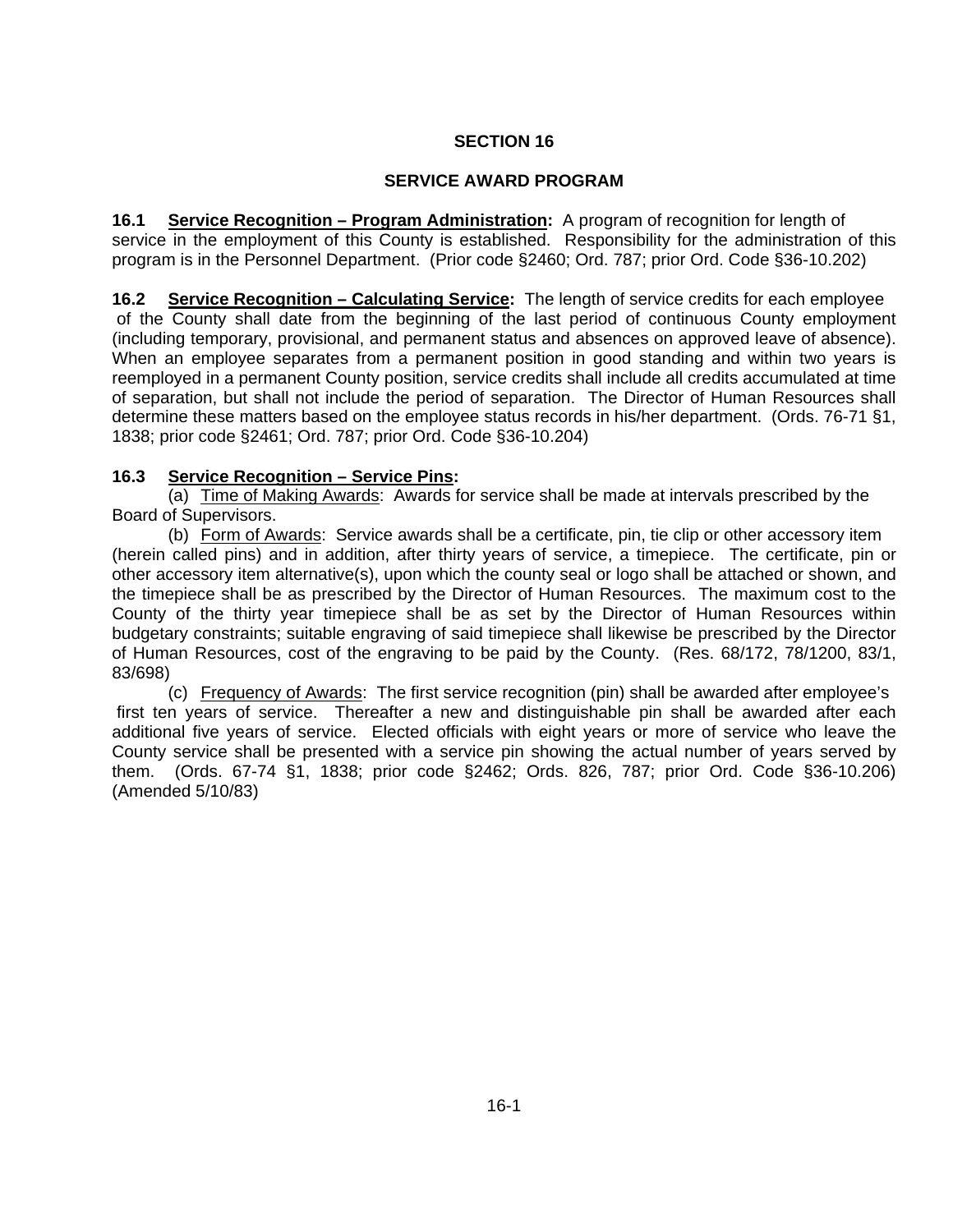#### **PEACE OFFICER TRAINING**

**17.1 Incentive Program – Purpose: \***In accordance with the policies expressed in Penal Code Sections 13500 and following, and in Chapter 2 of Title 11 of the California Administrative Code (Sections 1000 and following), and to attract law enforcement officers with high education standards; to broaden the professional experience of present officers and to maintain a high quality police service to cope with increased demands placed upon this function, there is established the following career incentive program, which provides a career incentive allowance based on two and one-half (2½) percent of base pay for possessing the first P.O.S.T. Certificate (intermediate or advanced) not required by the minimum qualifications of the class, and an additional allowance based on two and one-half (2½) percent of base pay per month for possessing a second P.O.S.T. Certificate (advanced) not required by the minimum qualifications of the class. (Ord. 73-64 §1, 72-60 §2 (part), 69-31 §1 (part); prior code §2441.2(a); prior Ord. Code §36-8.802)

#### **17.2 Incentive Program – Definitions:**

(a) Unless otherwise specified or required by the context, the following terms have the following meanings in Section 16.

(b) "Officer" means any peace officer member of the Sheriff's Department, District Attorney's Office, Marshal's Office or Constable's Office, who has successfully completed at least one probationary period and who occupies a permanent full-time position, in pay status, as a peace officer in this County.

(c) "Intermediate peace officer standards and training certificate" and "advanced peace officer standards and training certificate" have the meaning(s) defined in the regulations of the Commission on Peace Officer Standards and Training of the California State Department of Justice (P.O.S.T.). (Ords. 72-60 §2 (part), 71-31 §1, 69-31 §1 (part); prior code §2441.2(b); prior Ord. Code §36-8.804)

**17.3** Incentive Program – Intermediate Certificate: Every officer below the class of Lieutenant in the Sheriff's Department, District Attorney Investigator Grade II in the District Attorney's Office, or Deputy Marshal I in the Marshal's Office, shall receive a career incentive allowance of two and one-half (2½) percent of base pay per month for the possession of a valid intermediate P.O.S.T. certificate. (Ords. 73-64 §2, 72-60 §2(part), 71-31 §2, 69-31 §1(part); prior code §2441.2(c); prior Ord. Code §36- 8.806)

**17.4 Incentive Program – Advanced Certificate:** Every officer up to and including the class of Lieutenant in the Sheriff's Department, District Attorney Investigator Grade II in the District Attorney's Office or Deputy Marshal II in the Marshal's Office shall receive a career incentive allowance of two and one-half (2½) percent of base pay per month for the possession of a valid advanced P.O.S.T. Certificate. (Ords. 73-64 §3, 72-60 §2(part); 71-31 §3, 69-31 §1(part); prior code §2441.2(d); prior Ord. Code §36-8.808)

**17.5 Incentive Program – Pay Status:** These allowances shall be in addition to regular compensation and shall not be considered part of the base pay for payroll computation purposes. (Ords. 72-60 §2(part), 69-31 §1(part); prior code §2441.2(e); prior Ord. Code §36-8.810)

\* For Peace Officer Training Fund, see Chapter 62-6, County Ordinance Code.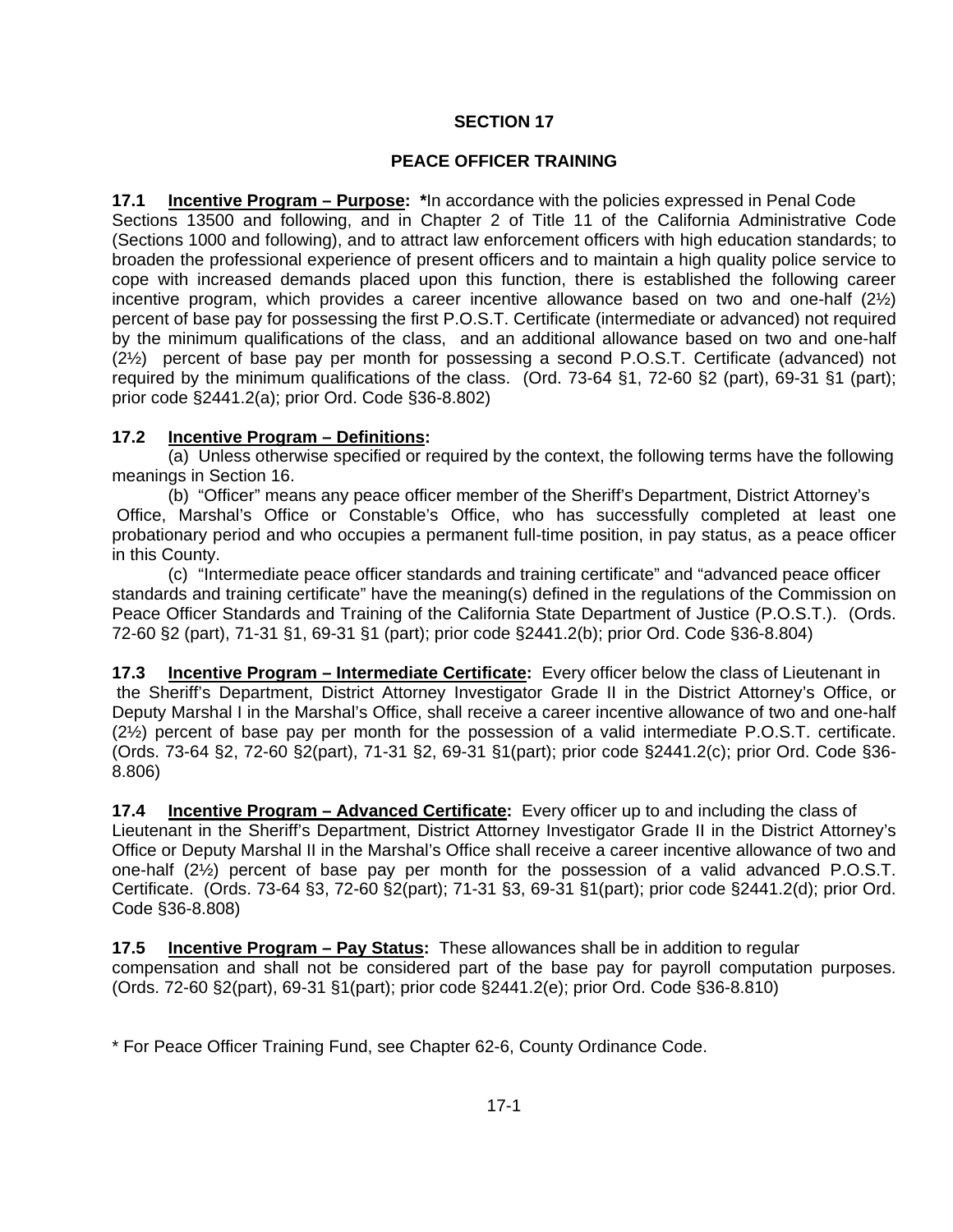#### **EXEMPT MEDICAL STAFF SERVICE**

#### **18.1 Scope:**

(a) This section supercedes all of the other provisions of this salary resolution except as expressly made applicable herein. This section applies to all Exempt Medical Staff employed in the Health Services Department whose job classification titles are prefaced by "Exempt Medical Staff". (Ords. 79-91 §2, 77-38; prior Ord. Code §36-11.004; Res. 80/598, Res. 82/63, Res. 82/1334, Res. 84/363)

(b) Other Salary Regulations Made Applicable: The below listed sections of these Salary Regulations are applicable to all Exempt Medical Staff.

| Section 1.2              | <b>Regular County Employees</b>     |  |
|--------------------------|-------------------------------------|--|
| Section 6                | <b>Salary Administration</b>        |  |
| Section 7.2              | <b>Appointing Authority</b>         |  |
| Section 15.1             | Continuing Pay - Disability Absence |  |
| Section 15.2             | Allowances - Personal Property Loss |  |
| Section 15.5             | Travel - Advance Amounts            |  |
| Section 15.6             | <b>Safety Suggestion Awards</b>     |  |
| Section 15.8             | <b>Employee Suggestion Awards</b>   |  |
| Section 16               | Service Award Program               |  |
| $1/0.001/1$ $1/0.00/0.1$ |                                     |  |

(Res. 84/363) (Amended 6/26/84)

**18.2 Definitions:** The following definitions shall apply to all Exempt Medical Staff whose compensation is governed by this resolution.

(a) Normal Work Week: The normal work week for Exempt Medical Staff members shall consist of five eight hour days or a total of forty hours, 12:01 a.m. Monday to 12:00 midnight Sunday; however, where operational requirements necessitate deviation from the usual pattern of five eight hour days per work week, an Exempt Medical Staff member's work hours may be schedule to meet these requirements. The appointing authority or designee shall prepare written schedules in advance to encompass the complete operational cycle contemplated.

(b) Additional Duties: Additional duties may be assigned which consist of any authorized service performed in a clinical program or facility which is outside the Exempt Medical Staff member's normal duties and responsibilities and which is performed outside of their normal work hours, e.g. emergency assignments and special assignments of staff in the ambulatory services to night, weekend or holiday clinics in excess of their normal work schedule.

(c) Physician Call: Physician Call time is any time when the Exempt Medical Staff Physician must hold himself ready to immediately report for duty and must arrange so that his/her superior or other person on duty can reach him on short notice. Physician Call may include responsibility for conducting certain additional clinical duties.

(d) Chief of Service: Chief of Service is an assignment in which an Exempt Medical Staff Member is assigned to plan, organize and direct the medical practice of a particular medical service, program or clinic or the administration of a medical practice review committee (Res. 82/63)

**18.3 Salary Rates:** Exempt Medical Staff classifications shall be allocated to salary ranges or single flat rates as specified by Resolution of the Board for Exempt Medical Staff members working full time. (Res. 82/63)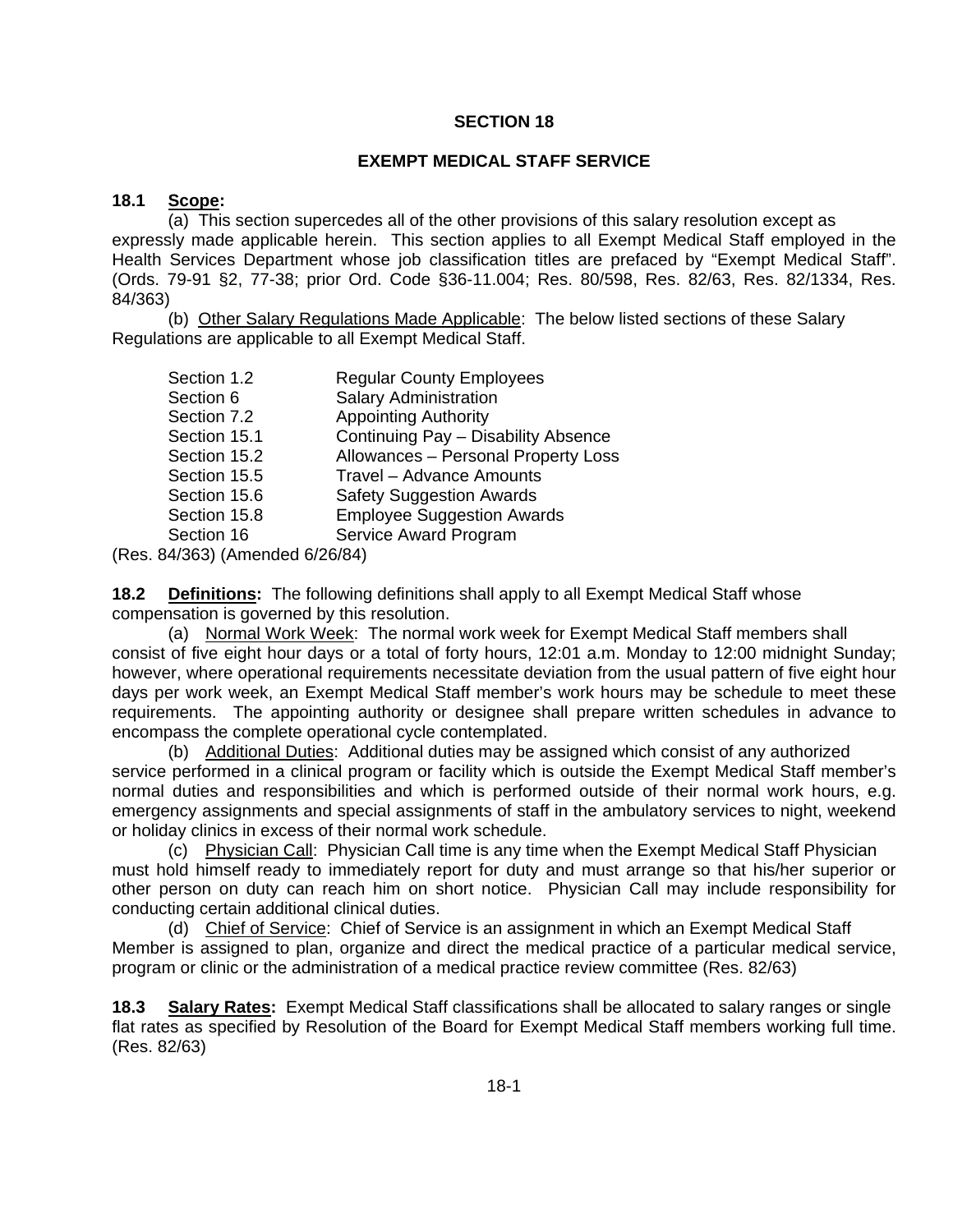**18.4 Adjustment of Salary Rates:** The Board of Supervisors by resolution may adjust the pay levels for the classifications of Exempt Medical Staff members by adjusting the salary ranges upward or downward. (Res. 82/63)

**18.5 Part-Time Compensation:** An Exempt Medical Staff member working part-time shall be paid a monthly salary in the same ratio to the full-time monthly rate to which he would be entitled as an Exempt Medical Staff member working full-time as the number of hours per week in his/her part-time work schedule bears to the number of hours in the regular full-time schedule. Other benefits to which the employee is entitled under the provisions of this division may be assigned on the same pro-rata basis. If the employment is periodic and irregular, depending on departmental requirements, payment for hours worked shall be made at the hourly rate established for the salary step to which the Exempt Medical Staff member would be assigned if he were working permanent full-time or part-time. (Res. 82/63)

**18.6 Temporary Employment:** Exempt Medical Staff members employed in temporary positions shall be compensated at the hourly rate which is established for the salary step to which the Exempt Medical Staff member would be assigned if he were working permanent full-time or part-time. (Res. 82/63)

**18.7 Compensation for Portion of Month:** Any Exempt Medical Staff member who works less than any full calendar month, except when on an earned vacation or authorized sick leave, shall receive as compensation for services, an amount which is in the same ratio to the established monthly rate as the number of days worked is to the actual working days in such Exempt Medical Staff member's normal work schedule for the particular month; but if the employment is intermittent, compensation shall be on an hourly basis. (Res. 82/63)

**18.8 Appointment:** Exempt Medical Staff members shall be employed only in classes for which they are qualified by virtue of their education, experience and professional license, and shall be paid at a rate established for their classification. For classifications for which a range of steps have been established, Exempt Medical Staff members shall be appointed at the step of the salary range for their class that is appropriate to their particular qualifications and the position to be filled. The determination of an Exempt Medical Staff member's qualifications and designation of the appropriate step of the salary range shall be by the appointing authority or designee and shall be final.

 (a) Reappointment:Exempt Medical Staff members who terminate their services with the County and are subsequently reemployed in the same medical staff classification within two years from the date of termination, may be appointed at the step of the salary range at which they were employed at the time of termination. (Res. 82/63)

**18.9 Performance Evaluation:** The duties and performance of each Exempt Medical Staff member shall be reviewed and evaluated periodically, typically on an annual basis. The Exempt Medical Staff member shall see a copy of the Evaluation if it is negative. The evaluation by the appointing authority or designee shall be final. (Res. 82/63)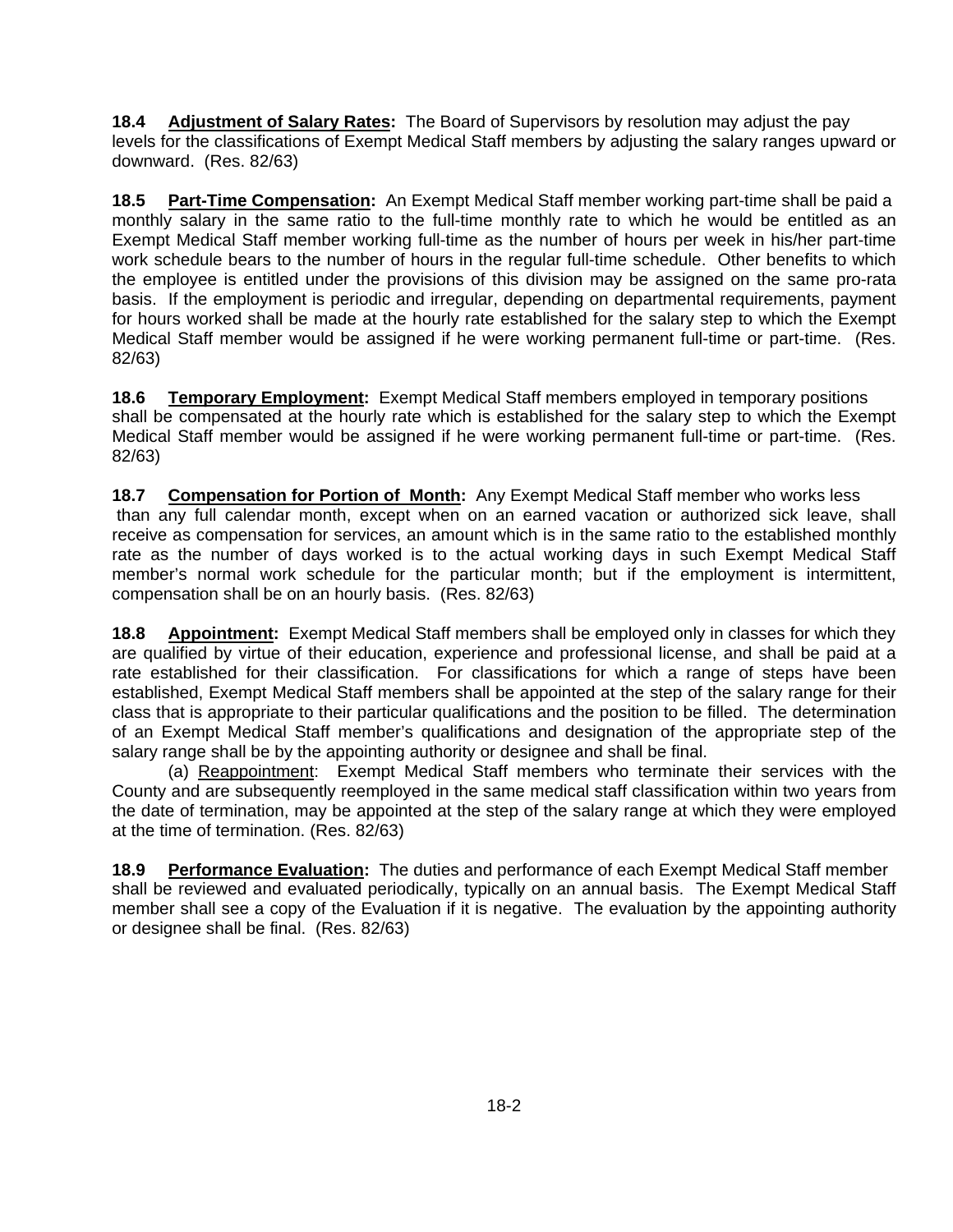**18.10 Salary Adjustment:** Based upon a review of each Exempt Medical Staff member's duties and performance, the appointing authority or designee may authorize an adjustment in the salary of the Exempt Medical Staff member. Such adjustments shall be made to the next higher or next lower salary step on the range. No salary adjustment shall be made unless a recommendation to do so is made by the appointing authority, or designee, and no provision of this section shall be construed to make the adjustment of salaries mandatory on the County.

(a) Frequency: An Exempt Medical Staff member shall be eligible for a salary review one year after the date of his/her original appointment and annually thereafter. At that time, the appointing authority or designee may authorize a salary adjustment, deny the adjustment unconditionally or deny the adjustment subject to review at some specified date before the next anniversary. Under special circumstances, the appointing authority or designee may make a one-step adjustment in advance of the date on which an Exempt Medical Staff member becomes eligible for that adjustment. When such an advance adjustment is made however, the Exempt Medical Staff member may not receive another adjustment until the date of eligibility following that for which the adjustment was authorized in advance.

(b) Effective Date: Adjustments to Exempt Medical Staff members' salaries shall be effective on the first day of the month following the month in which the adjustment is authorized by the appointing authority or designee. (Res. 82/63)

**18.11 Exempt Medical Staff Incentive Pay:** Two additional steps have been added to the base pay range for each Exempt Medical Staff classification (except the Resident Physician classifications) for the purpose of providing incentive pay to permanent employees in those classifications. Administration of the incentive pay plan must be preceded by implementation of incentive pay criteria to be developed by a joint management/medical staff committee consisting of Exempt Medical Staff and Health Services Department management representatives. The committee shall consider performance expectations and quality of service and patient/visit indicators.

The Health Services Director or his/her designee may conduct an evaluation of an exempt medical staff employee's performance at any time for the purpose of incentive pay review. If an exempt medical staff employee receives an overall rating of outstanding, said employee may be advanced up to two (2), two and one half (2½) percent incentive pay levels on the pay range for that particular Exempt Medical Staff classification, provided however, that said incentive pay shall remain in effect only until June 30 of the fiscal year in which the incentive pay is granted and will terminate on that date or at the appointing authority's discretion, whichever is sooner. (Res. 82/1334, Res. 83/1029)(Amended 9/13/83)(Effective 8/1/83)

# **18.12 Salary on Change of Assignment:**

(a) If a significant change is made in the duties, responsibilities, work schedule or work location assigned to an Exempt Medical Staff member, the appointing authority or designee may review the changes to determine if they are of such a magnitude to warrant an adjustment in the salary level of the Exempt Medical Staff member. If it is determined that an adjustment is appropriate, the appointing authority or designee may adjust the salary upward or downward to the appropriate step of the range. If such an assignment is temporary (typically not exceeding one year duration), the Exempt Medical Staff member shall return, at the termination of the assignment, to the step of the range he/she would have received had he/she remained in his/her regular assignment.

(b) Effective Date: Salary adjustments reflecting changes in assignment of an Exempt Medical Staff Member shall be effective on the first day of the month following the month in which the adjustment is made by the appointing authority or designee. (Res. 82/63)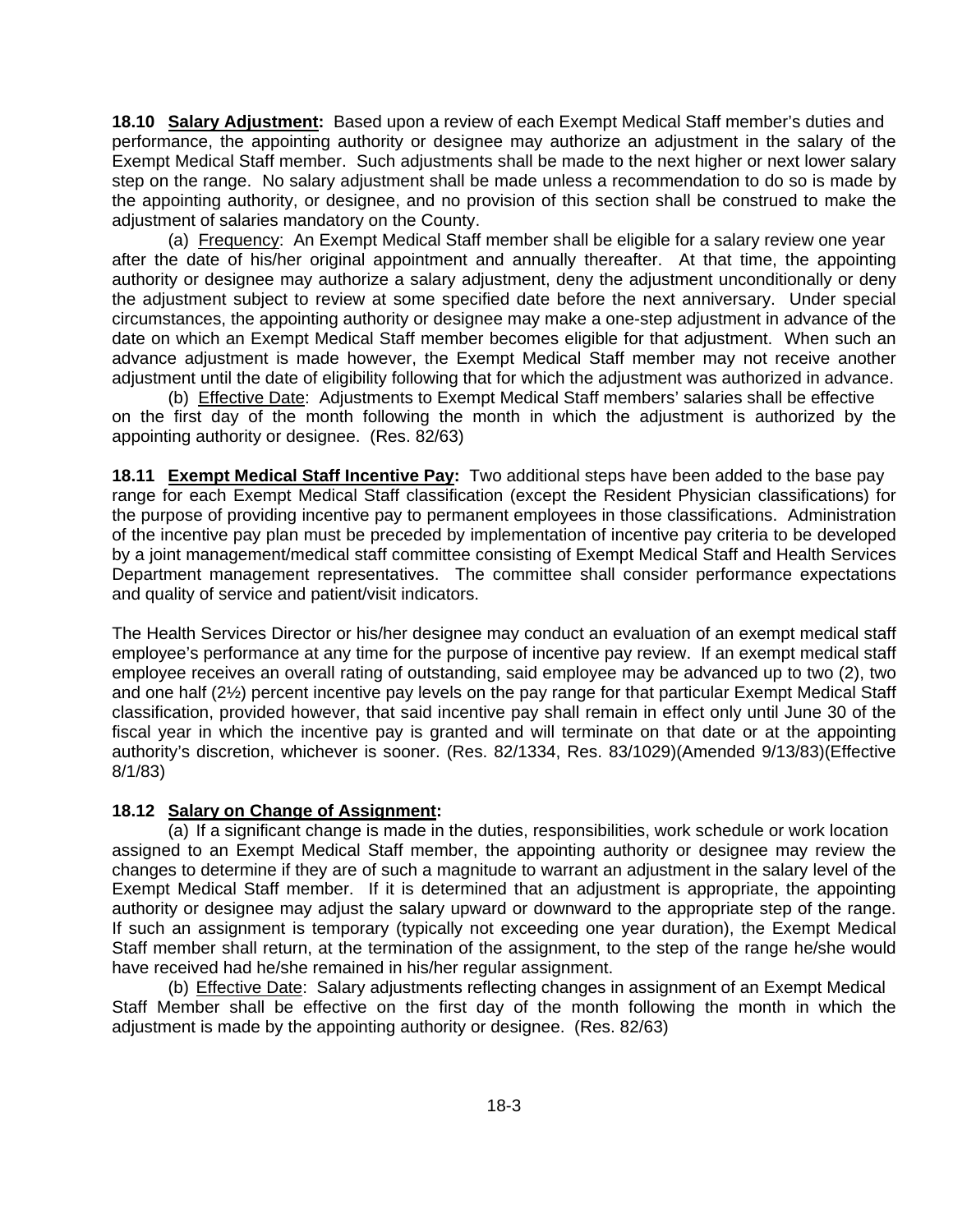**18.13 Salary – On Promotion or Demotion:** When an employee of a class on the basic or exempt salary schedule is appointed to a position in an Exempt Medical Staff classification, the salary range for which is either higher or lower than the class he previously occupied, his/her salary shall be established in accordance with Section 18.8(a) (Appointment). (Res. 82/63)

**18.14 Salary on Promotion – Exempt Medical Staff Resident Physicians:** Exempt Medical Staff Resident Physicians are expected to spend approximately one year in each of the three classifications. However, the duration of an employee's training at one of the levels may be extended at the discretion of the appointing authority or designee. Exempt Medical Staff Resident Physicians advancing to a next higher resident physician classification shall be paid at the monthly rate for that classification. (Res. 82/63)

**18.15 Reclassification of Position:** The salary of an employee whose position is reclassified from a class on the basic or exempt salary schedule to an Exempt Medical Staff classification shall be established in accordance with Section 18.8(a) (Appointment)

**18.16 Reassignment:** Exempt Medical Staff members who are reassigned from one position to another position within the same classification shall be compensated at the same step in the salary range as they were previously. If the reassignment is accompanied by a significant change in the duties, responsibilities, work schedule or work location, the Exempt Medical Staff members salary may be adjusted in accordance with Section 18.12 (Salary on Change of Assignment)

**18.17 Additional Duties:** In addition to their regular duties, an Exempt Medical Staff member may be compensated for time spent performing additional assigned duties which may consist of any authorized service performed in a clinical program or facility which is outside the Exempt Medical Staff member's normal duties and responsibilities and which is performed outside of their normal work hours. Permanent full-time and part-time Exempt Medical Staff members who are assigned additional duties defined in Section 18.2(b) shall be paid for such additional work at an hourly rate established by the Board. Such assignments must be made in advance by the Health Services Director, Assistant Health Services Director or Chief of Service. (Ord. 77-38 §1 (part); prior Ord. Code §36-11.012; Res. 82/63)

**18.18 Physician Call Pay – General:** In addition to their compensation for regular duties, exempt medical staff physicians may be compensated for time spent on physician call. The rate of compensation for each exempt medical staff physician shall be established by the appointing authority or designee, from a range of pay rates authorized by resolution of the board. Designation of the rate will be at the discretion of the appointing authority or designee who shall consider guidelines to be established by resolution of the board, which may include the amount of time spent on physician call, the professional demands of the service, the frequency and duration of recall incidents and the professional qualifications of the physician. (Ord. 77-38 §1 (part); prior Ord. Code §36-11.010; Res. 82/63)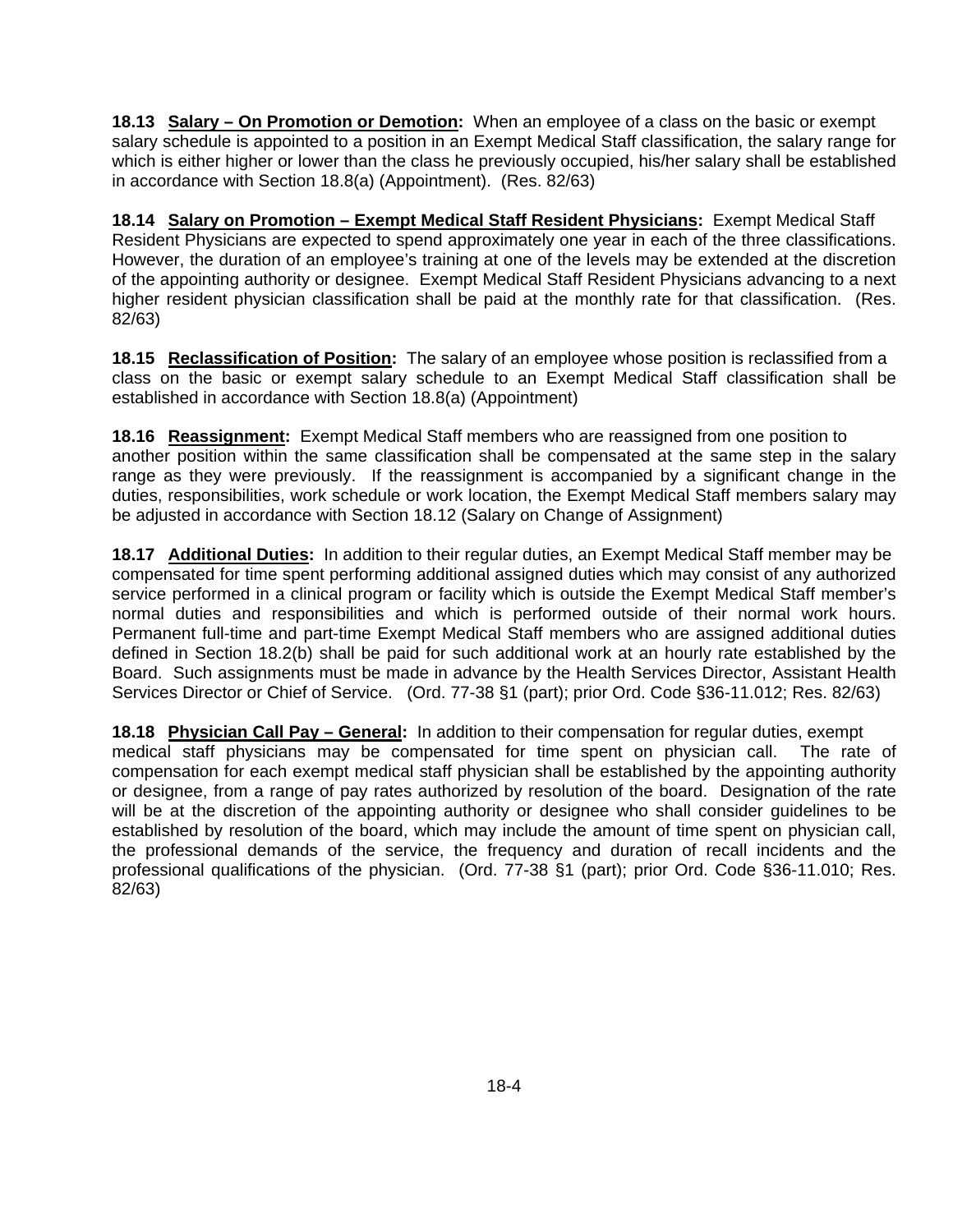# **18.19 Physician-Call Pay:**

(a) The Board shall annually authorize expenditures for Physician-Call costs to the specific medical services requiring such availability of an Exempt Medical Staff Physician.

(b) From the funds allocated to each medical service, the appointing authority or designee shall designate an annual rate of pay for each Exempt Medical Staff Physician performing Physician-Call in that particular medical service. The annual rate shall be designated for each Exempt Medical Staff Physician to reflect the portion of the total Physician-Call duties and responsibilities of the particular medical service which are assigned to the Exempt Medical Staff Physician, and may be adjusted upwards or downwards to further reflect any significant change in the Exempt Medical Staff Physician's responsibility for Physician-Call services. The total of the pay rates designated for all the Exempt Medical Staff Physicians in a particular medical service may be less than but shall not exceed the annual authorization of Physician-Call expenditures for that service. In designating or adjusting the pay rate, the appointing authority or designee shall consider criteria including, but not limited to:

- (1) The medical demands of the service including the duties and responsibilities of the physician when called;
- (2) The number of call incidents typically encountered in the medical service;
- (3) The amount of time the Exempt Medical Staff Physician is typically required to spend at the facility when called;
- (4) The number of hours of Physician-Call assigned to the Exempt Medical Staff Physician; and
- (5) The professional qualifications of the Exempt Medical Staff Physician.

(c) Payment shall be on a monthly basis, each monthly payment consisting of one-twelfth of the designated annual rate. (Res. 82/63)

**18.20 Chief of Service Duties:** The Health Services Director may periodically assign Exempt Medical Staff Members to perform Chief of Service duties and may designate an additional amount, not to exceed the amount authorized by the Board to be paid each month for this assignment.

**18.21 Mileage:** The mileage allowance for the use of personal vehicles on County business shall be paid according to the per month formula authorized by the Board.

The rates shall be adjusted to reflect an increase or decrease in the cost of gasoline which shall be determined as provided below on the basis of the average price for "gasoline, all types" per gallon as listed in Table 5, "Gasoline average prices per gallon, U.S. city average and selected areas" for the San Francisco-Oakland, California area published by the Bureau of Labor Statistics, U.S. Department of Labor, hereinafter referred to as the "Energy Report."

The mileage rates shall be increased or decreased by one cent  $(1¢)$  for each fifteen cents  $(15¢)$ increase and decrease in the base price for gasoline which shall be defined as the average price of gasoline per gallon for July, 1979 as published in the Energy Report. Any such rate increase or decrease shall be effective the first of the month following publication of the index. The above formula rates include price increases reported since July 1979.

The mileage rate increase or decrease based on the Energy Report shall be contingent upon the availability of the official monthly Energy Report in its present form and calculated on the same basis unless otherwise agreed upon by the parties. (Res. 82/63, Res. 82/1334, Res. 84/363)(Amended 6/26/84)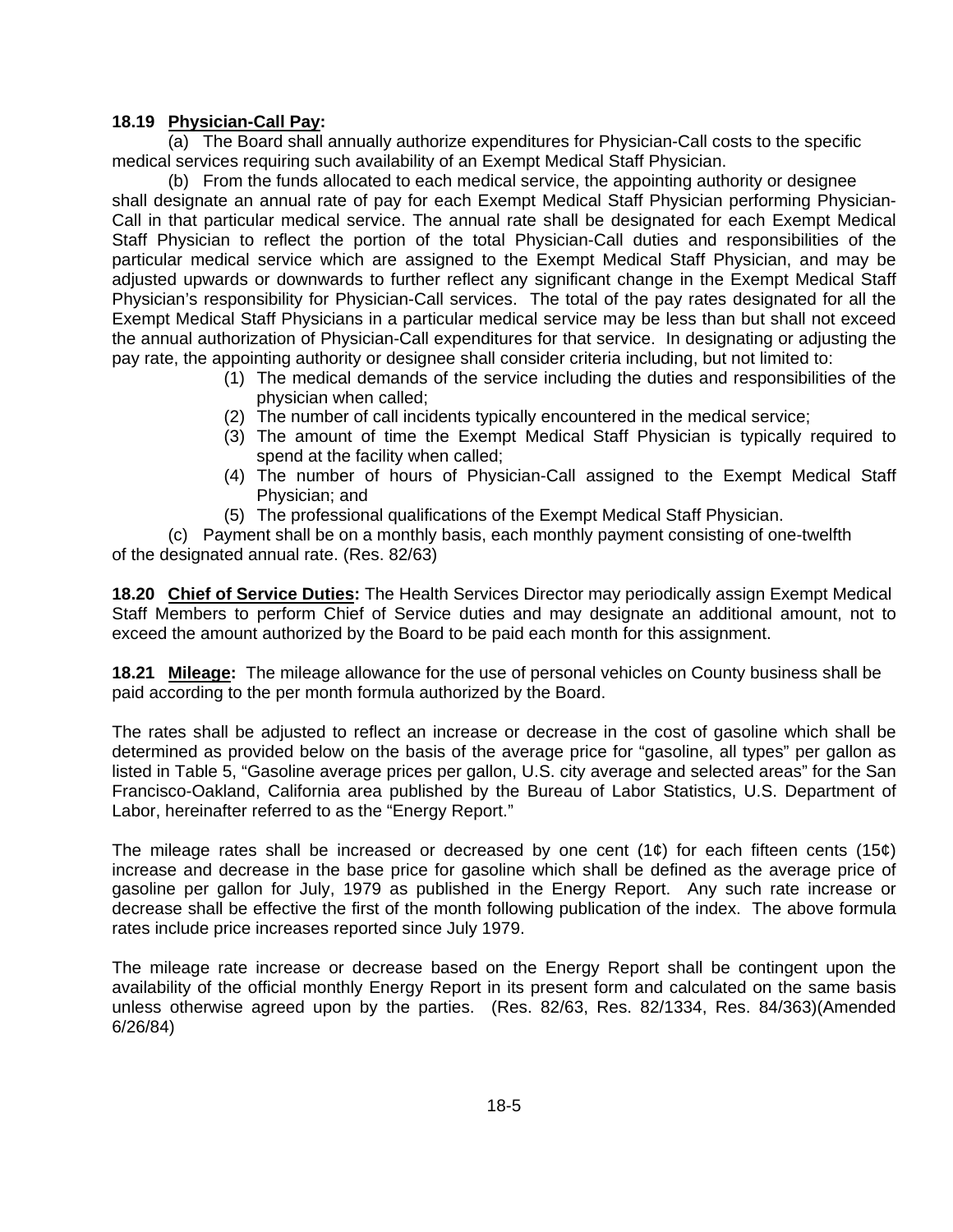**18.22 Educational Leave:** Each permanent full-time employee with one (1) or more years of service shall be entitled to five (5) days leave with pay each year to attend courses, institutions, workshops or classes which meet the requirements for American Medical Association Category One Continuing Medical Education. Requests must be submitted for approval in advance to the appropriate Assistant Health Services Director of Service Chief so coverage can be arranged.

Permanent part-time employees shall be entitled to educational leave on a pro-rated basis. (Res. 82/1334, Res. 84/363)(Amended 6/26/84)

#### **18.23 Vacation – General Provisions:**

(a) Exempt Medical Staff members in permanent positions are entitled to vacations with pay which accrue according to, and may be cumulated to maximums set forth in the table below. Accrual is by hours of working time per calendar month of service and begins on the date of appointment to a permanent position, except that increased accruals granted in recognition of long service begin on the first of the month following the month in which the Exempt Medical Staff member accrues the time set forth in Subsection (b), and except that accrual for portions of a month shall be in minimum amounts of one hour calculated on the same basis as for partial-month compensation pursuant to Section 18.7. Vacation credits may be used only after completion of six months service in a permanent position but may be used by Exempt Medical Staff members to supplement exhausted sick leave in cases of absence during the first six months, and in addition, may be used by Exempt Medical Staff members in the first six months' service in order to reconcile vacation schedules to training needs. An Exempt Medical Staff Resident Physician who is required by the department to schedule his/her vacation at the sole convenience of the department in order to accommodate training needs shall have the equivalent of one (1) year's accrual of vacation credited at the beginning of each fiscal year's training program to accommodate departmental vacation scheduling prior to regular accruals on a monthly basis. Exempt Medical Staff Resident Physicians may utilize this vacation account credit in advance of the date the vacation is regularly accrued under the provisions applying to all Exempt Medical Staff Physicians. However, Resident Physicians who terminate before the end of a fiscal year's training program shall have their vacation credit account adjusted downward to equal the pro-rata vacation they would have accrued on the regular accrual plan. If a Resident Physician uses vacation accruals in excess of the adjusted entitlement computed effective on his/her separation, the resident shall reimburse the County for the excess vacation accruals taken at his/her then current pay rate. On separation from County service Exempt Medical Staff members shall be paid for any unused vacation credits at their then current pay rate.

(b) The rates at which vacation credits accrue, and the maximum accumulation thereof, are as follows:

|                     | Monthly | Maximum    |
|---------------------|---------|------------|
|                     | Accrual | Cumulative |
| Length of Service   | Hours   | Hours      |
| Under 15 years      | 10      | 240        |
| 15 through 19 years | 131/3   | 320        |
| 20 through 24 years | 162/3   | 400        |
| 25 through 29 years | 20      | 480        |
| 30 years and up     | 231/3   | 560        |

(Res. 82/63, Res. 84/363, Res. 87/358)(Amended 7/09/87)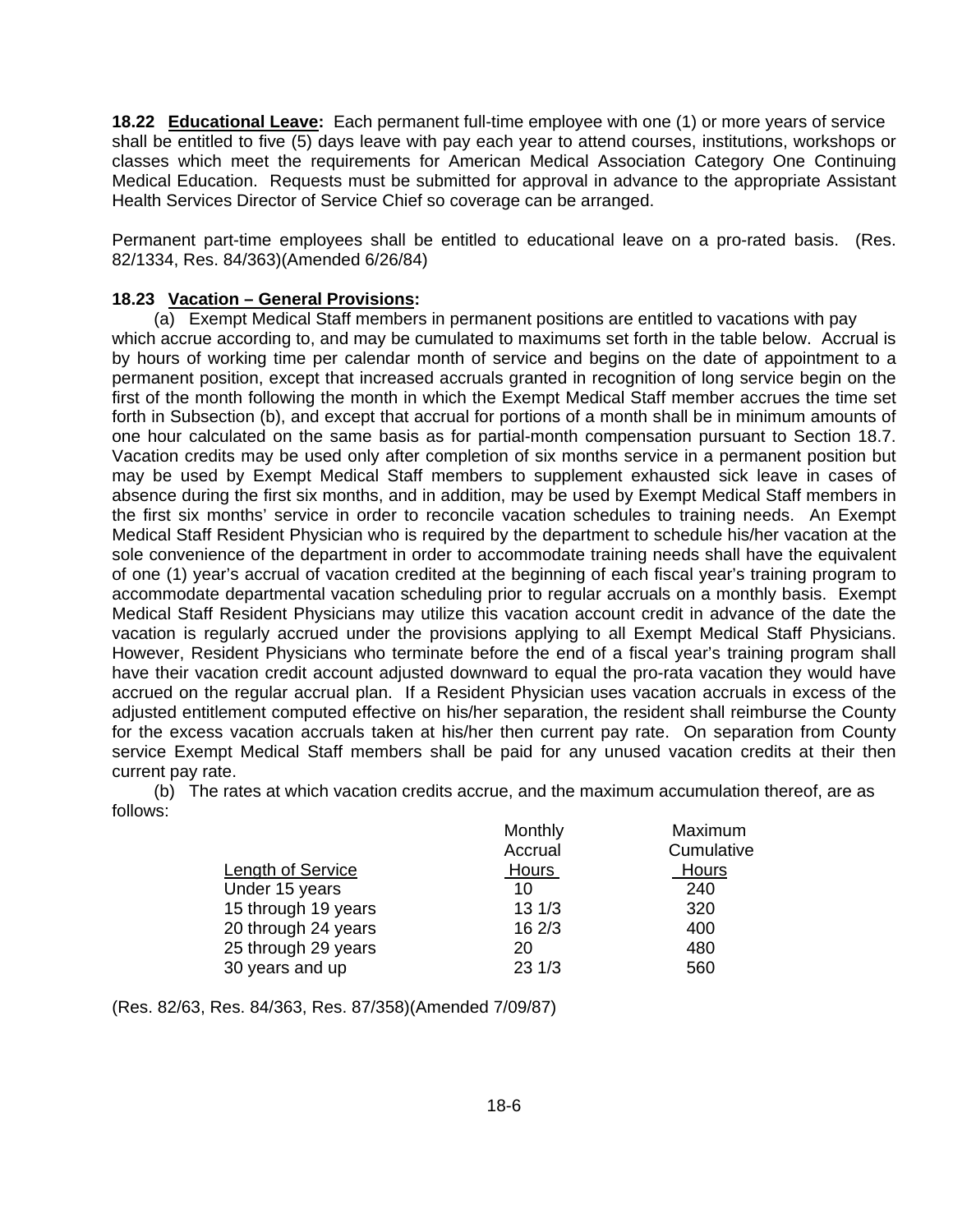#### **18.24 Sick Leave:**

(a) Accrual: Exempt Medical Staff members in permanent positions shall accrue sick leave credits at the rate of eight working hours credit for each completed calendar month of service in the permanent position. Credits for a portion of a month in minimum amounts of one hour's working time shall accrue on the same basis as partial-month compensation as specified in Section 18.7. Unused sick leave credits shall accumulate from year to year.

(b) Use: Exempt Medical Staff members may use paid sick leave credit in increments of one-half (1/2) hour in accordance with the Board's policy and the approval of the appointing authority or designee.

(c) Cancellation: When Exempt Medical Staff members are separated, accumulated sick leave credits shall be cancelled, unless the separation results from a layoff, in which case the accumulated credits shall be restored, if they are reemployed in a permanent position within the period of their layoff eligibility.

(d) Regulations: The County Administrator shall promulgate regulations implementing and elaborating the policies expressed in Board resolutions and ordinance, including regulating the manner of claiming and proving the proper use of paid sick leave credits. (Res. 82/63, Res. 84/363)(Amended 6/26/84)

# **18.25 Insurance-General Regulations:**

(a) General: The County shall provide programs of insurance covering such aspects of life, accident, health, disability and liability as are specified here or by other Board action.

(b) Administrative Regulations: This program, the payment of the County's contribution(s), the arrangements for coverage of eligible persons and other administrative details shall be subject to the agreements made from time to time with the person(s) offering this service and to such regulations promulgated by the County Administrator as may be necessary to carry out the intent of this division including coverage of part-time positions, those receiving retirement benefits under the employees' retirement system of this County, employees on stipendiary educational leave and others. (Res. 82/63, Res. 84/363)(Amended 6/26/84)

**18.26 Payment:** Payment procedures shall be as specified in this Resolution. (Res. 82/63, Res. 84/363)(Amended 6/26/84)

**18.27 County Administrator's Regulations:** The County Administrator may promulgate regulations to carry out this resolution or any portion thereof; these shall have the force of law. (Res. 82/63, Res. 84/363)(Amended 6/26/84)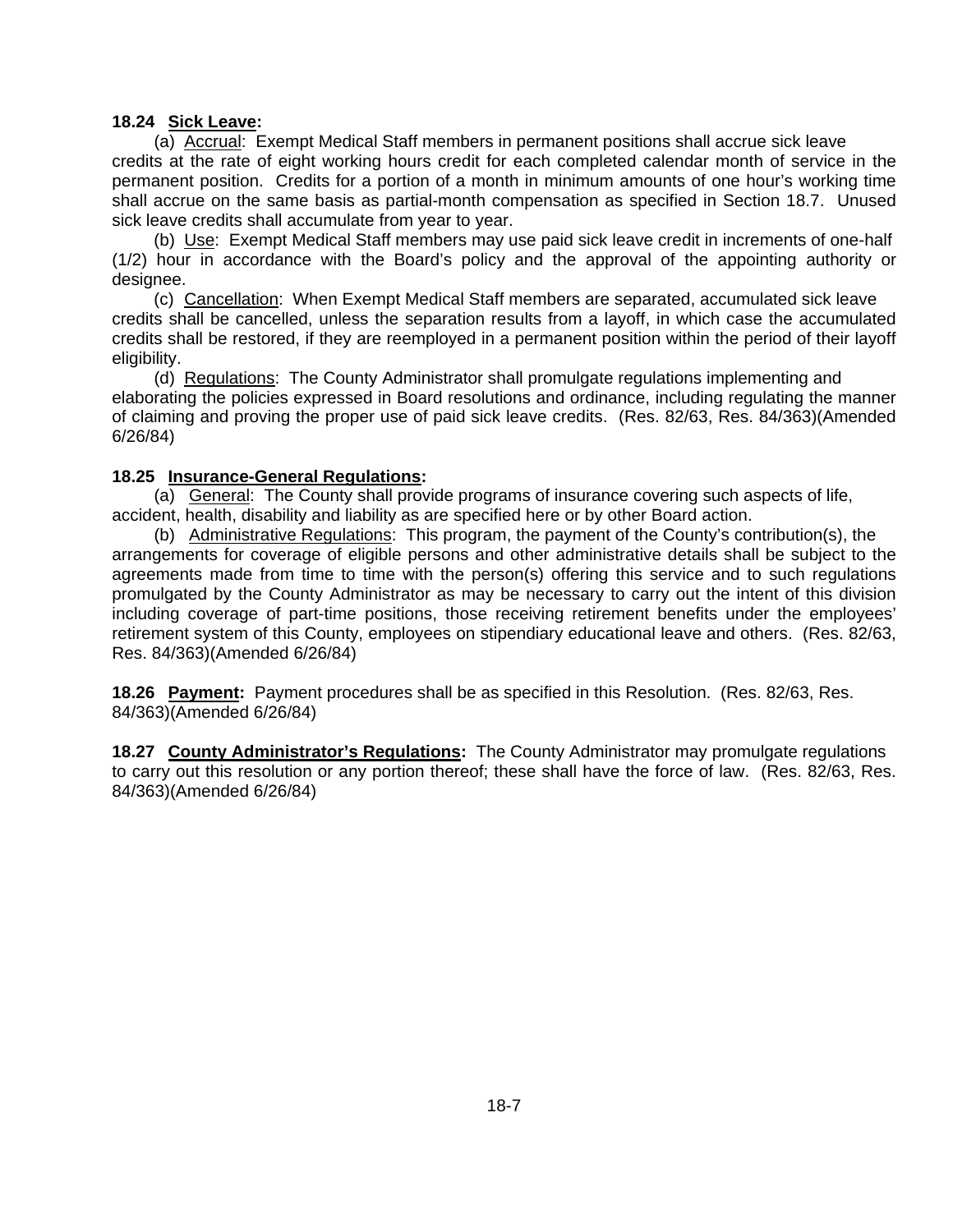#### **FIXED TERM EMPLOYEES**

**19.1 Terms of Employment by Resolution:** The Board may, from time to time, by resolution, prescribe and/or provide for the number, compensation, tenure, and appointment of fixed-term entrylevel employees, including the terms and conditions of their employment and the rates and methods of their compensation, notwithstanding the provisions of this resolution. (Ord. 80-21, see §32-4.682; prior Ord. Code §36-16.002)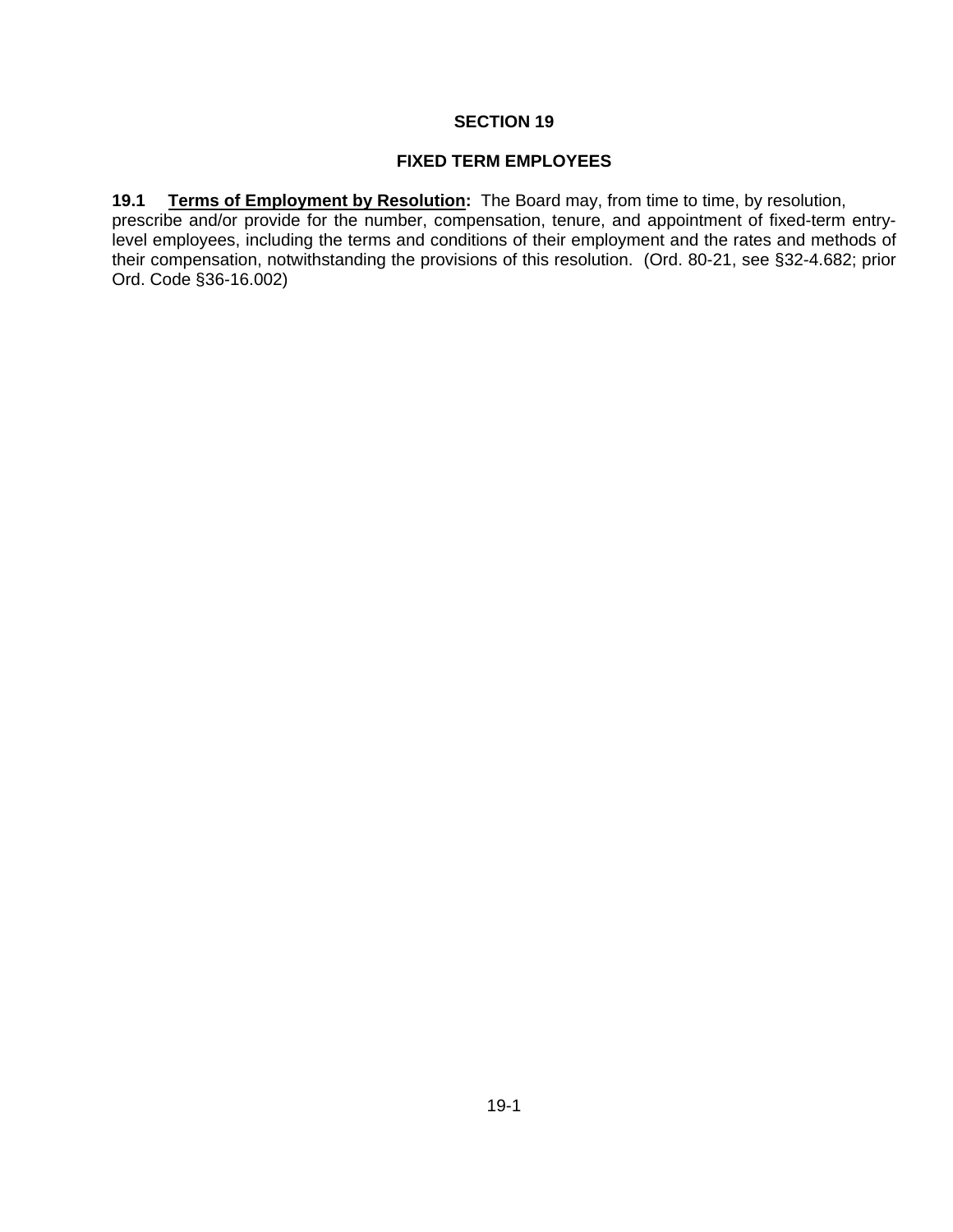#### **DEEP CLASSES**

**20.1 Scope:** This chapter applies to all employees in all deep classes, and for them it supersedes all of the other provisions of this resolution, except as expressly provided in this resolution or in board resolutions, provided, that this section shall not be applied to fixed term employees. (Ord. 80-23; prior Ord. Code §36-18.002; Res. 83/1)

**20.2 Deep Class Defined:** "Deep Class" means a group of positions with duties of different levels of difficulty, responsibility and/or authority, but of sufficient similarity that the class title describes each position in the class, and for which the Board has adopted a salary schedule of more than five steps. (Ord. 80-23; prior Ord. Code §36-18.004)

**20.3 Terms of Employment and Compensation:** The Board shall, by resolution from time to time, prescribe and/or provide for the number, compensation, tenure and appointment of these employees, including the terms and conditions of their employment and their rates of pay. (Ord. 80-23; prior Ord. Code §36-18.006)

**20.4 Appointments:** When appointing each such employee, the appointing authority shall allocate that person to a level on the salary range, based on that person's qualifications in accordance with guidelines established by board resolution. (Ord. 80-23; prior Ord. Code §36-18.008)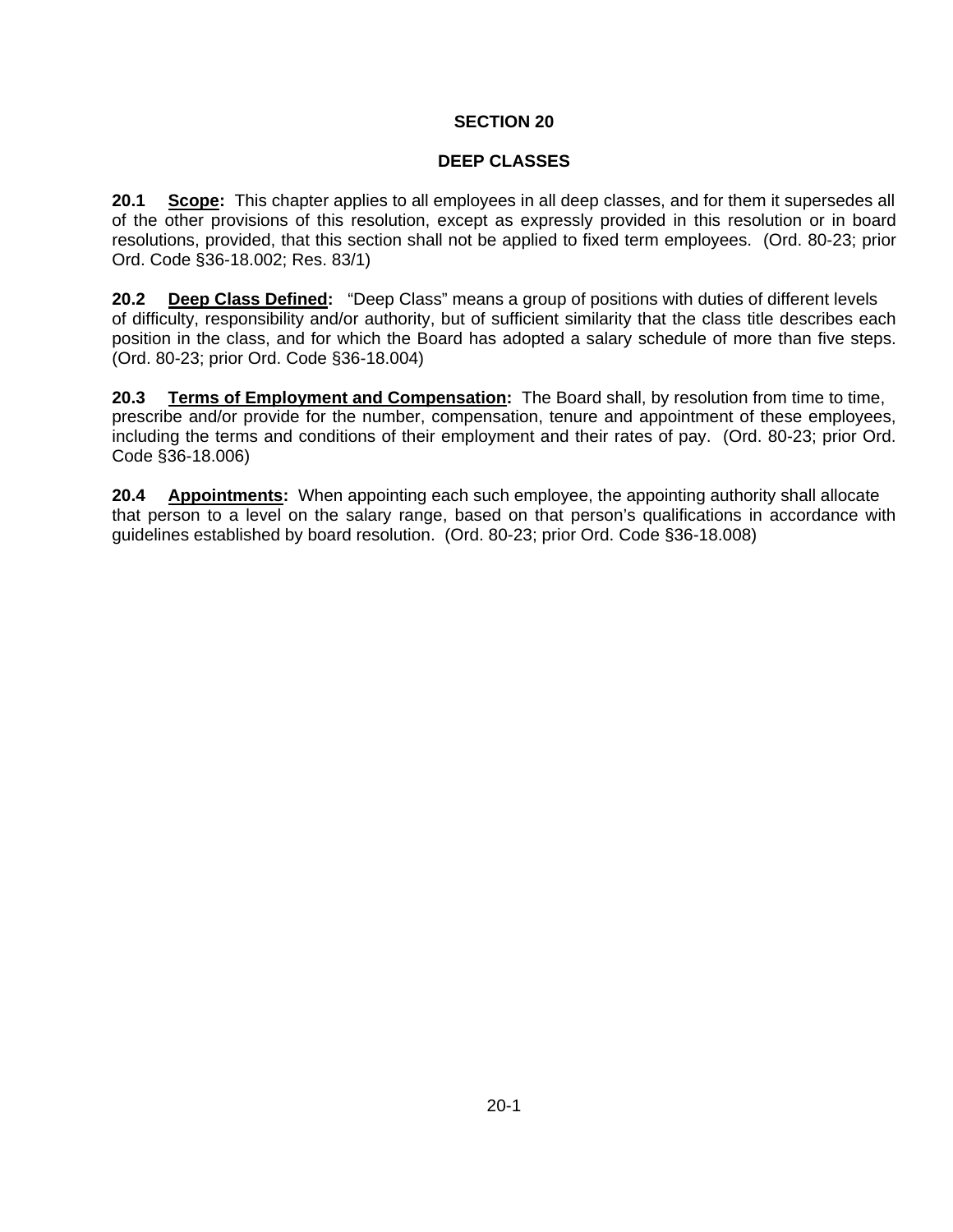#### **EXEMPT APPOINTEES' MERIT SYSTEM STATUS RETENTION**

**21.1** Whenever a merit system employee having permanent status is appointed to a County position excluded from the merit system by ordinance, said employee shall be considered on a leave of absence from the merit system position and shall retain all merit system seniority and status for the class held immediately preceding the exempt appointment, unless the employee is terminated from the exempt position for cause, as stated in the regulations adopted by the Board of Supervisors governing separations, in which case the procedures for separations and the right of appeal provided in the regulations shall apply, and in which case the termination for cause shall be automatically applicable to both the exempt position and the merit system position. (Res. 81/1012)

**21.2** Unless separated for cause, an employee excluded from the merit system whose exempt appointment is terminated, shall automatically end the leave of absence from the merit system and revert to the class held immediately prior to the exempt appointment. Such reversion will be governed by the merit system rules on seniority and layoff; however, displacement shall occur only within the department in which the exempt appointment occurred. (Res. 81/1012)

**21.3** The provisions of this section shall not apply to exempt appointments made by the Board of Supervisors, exempt appointments serving at the pleasure of the Superior or Municipal Judges, Exempt Medical Staff appointments or appointments to project positions, unless specifically authorized by the Board. (Res. 81/1012)